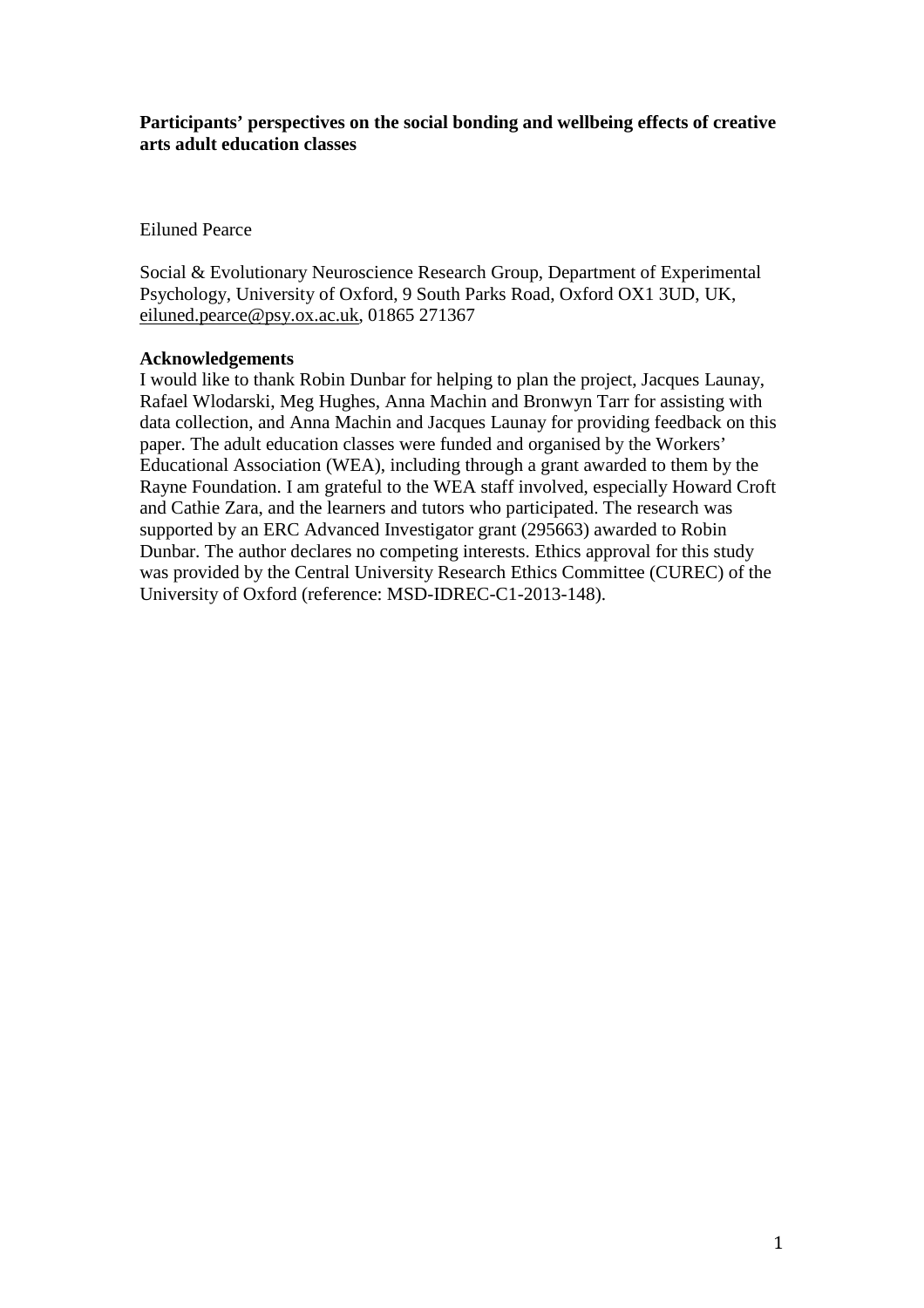**Participants' perspectives on the social bonding and wellbeing effects of creative arts adult education classes**

## **Abstract**

*Background:* Evidence suggests that adult education classes have a positive impact on wellbeing, but whether this is true for all course activities is unknown.

*Methods:* A UK adult education charity ran four singing classes, two craft classes and a creative writing class for the purpose of this study. Written responses to open questions about health, wellbeing and social lives were collected from participants at the end of the 7-month courses.

*Results:* The classes enhanced wellbeing by improving mood and providing a sense of belonging. The classes helped participants develop self-confidence, create and strengthen relationships, and encouraged more active lives. Participants valued meeting people from their community and used these ties to access information about local opportunities. However, some participants reported negative experiences linked to unfavourable self-other comparison.

*Conclusions:* These results highlight how regular adult education classes involving creativity can enhance wellbeing and help community integration regardless of the subject studied.

#### **Key words**

self-efficacy, social capital, mental health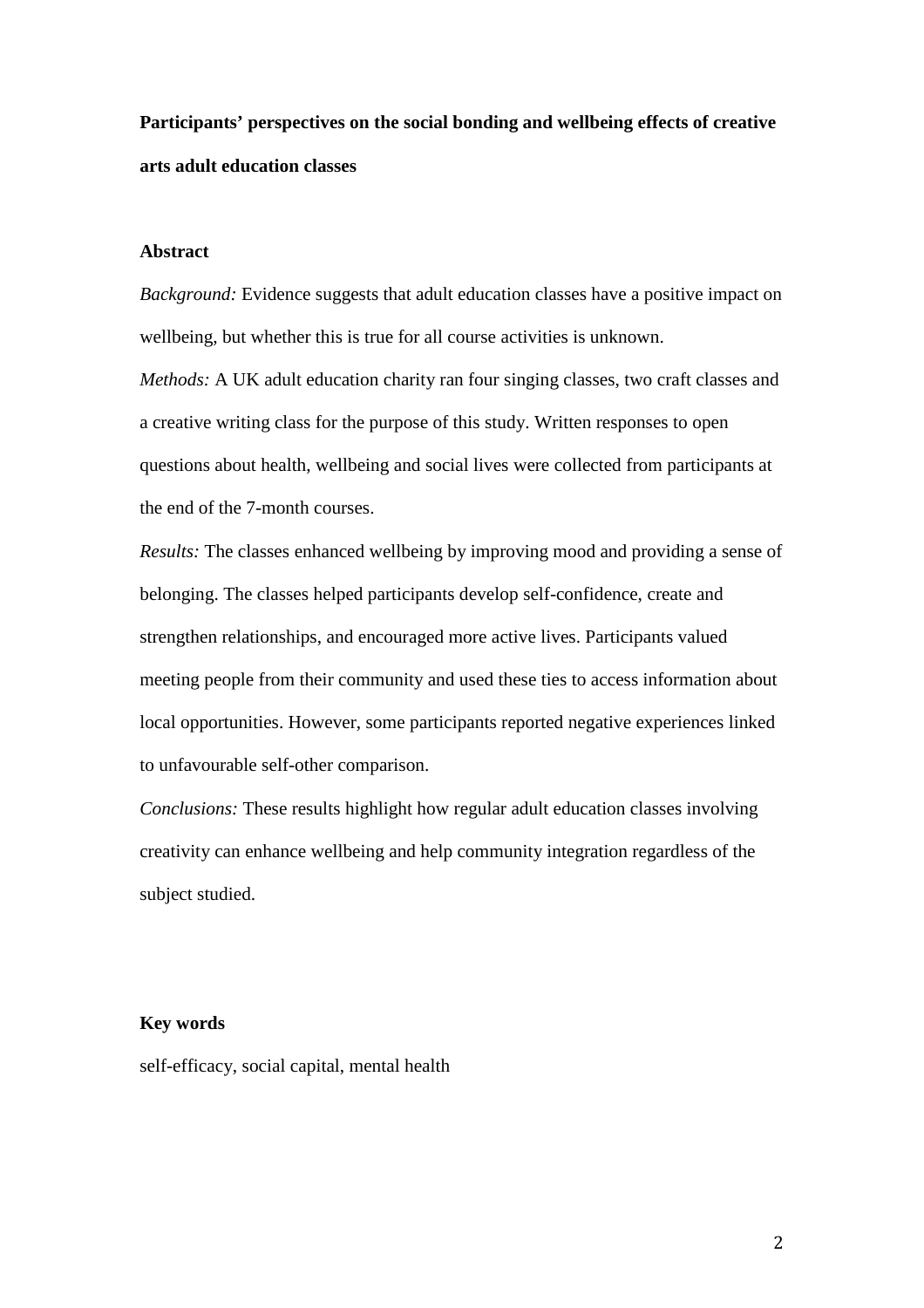#### **Background**

Increasing public and governmental concern about the prevalence of mental and physical ill-health, and the associated personal, social and economic costs, has led to an emphasis on finding ways to improve individuals' wellbeing (e.g. De Feo, Barrett, Edwards, Hurst, & Green, 2014; Michaelson, Mahony, & Schifferes, 2012; Naylor et al., 2012; Windle, Francis, & Coomber, 2011). Consequently, much research is now focusing on assessing the outcomes of different activities in terms of how they make people feel, function, and evaluate their lives. One of the areas under study has been adult education, which encourages continued, 'lifelong', learning after compulsory schooling has been completed, either for pleasure (informal 'learning for fun' that does not involve accreditation but allows individuals to gain new skills) or to gain qualifications. For example, older adults who engage in informal education such as art or music groups and evening classes, or are members of sports clubs, have significantly higher levels of wellbeing than those who do not (Jenkins & Mostafa, 2014). Better health and wellbeing is associated both with having strong intimate connections with partners and close kin, and having a more extensive range of 'weak' social ties through membership of a broader group (e.g. Haslam, Cruwys, & Haslam, 2014; Koball, Moiduddin, Henderson, Goesling, & Besculides, 2010). Consequently, attendance of adult education classes and groups might particularly promote health and wellbeing through enlarging a participant's circle of acquaintances, with the potential for these to become closer friends over time.

Although Jenkins and Mostafa (2014) found that informal education is associated with greater wellbeing, these authors did not focus on distinguishing between the effects of different types of informal education activities. Consequently, so far it is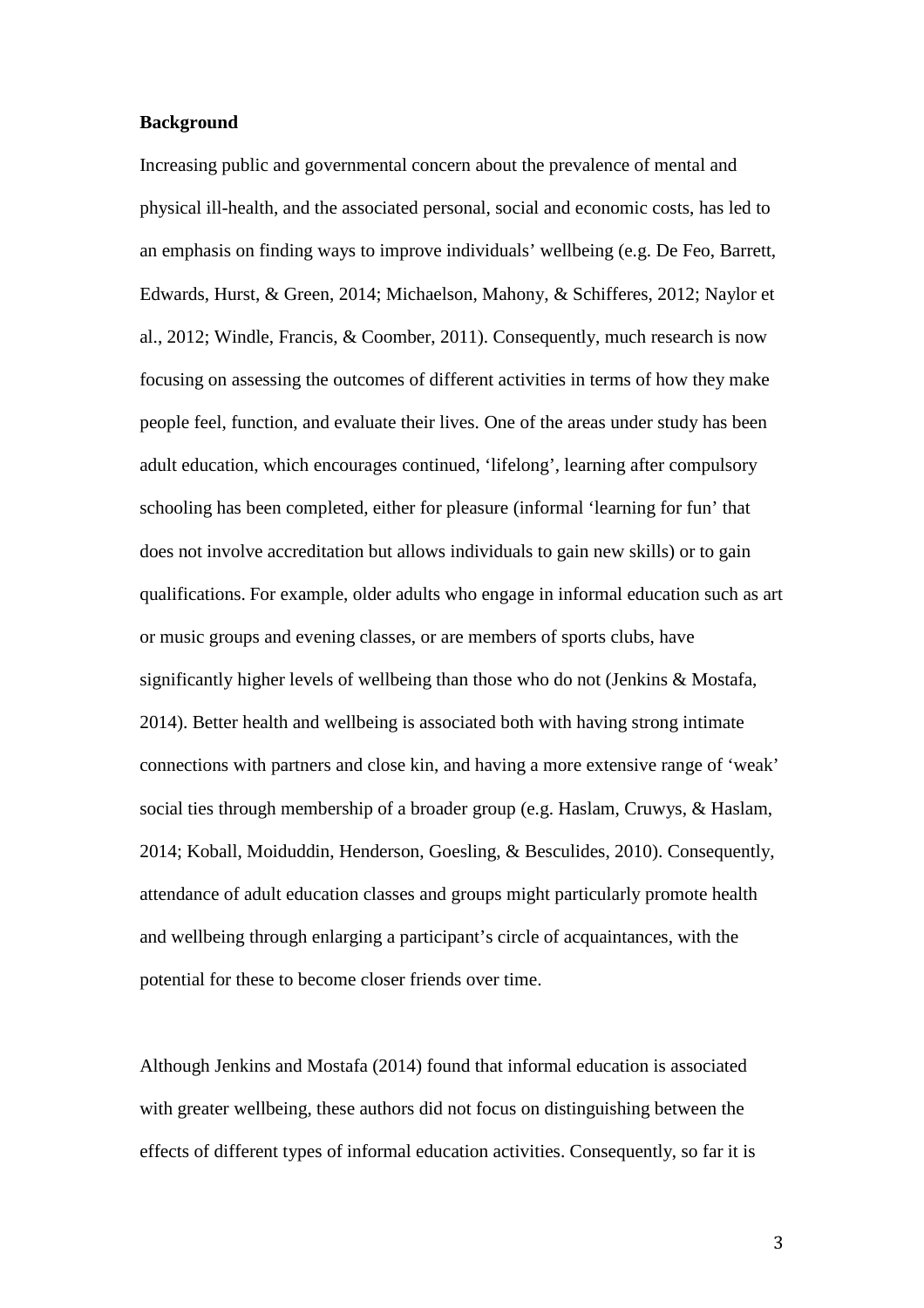unknown whether some types of creative adult education activities promote wellbeing more effectively than others. For instance, if someone wishes to improve their wellbeing, broadly speaking would they be better off learning to sing or learning to make crafts? There is accumulating evidence that community singing leads to improved health and wellbeing (Clift, Nicol, Raisbeck, Whitmore, & Morrison, 2010; Coulton, Clift, Skingley, & Rodriguez, 2015; Judd & Pooley, 2014), but the same seems to be true of other creative activities (Eschleman, Madsen, Alarcon, & Barelka, 2014; Leckey, 2011; Perruzza & Kinsella, 2010; Pöllänen, 2015). This paper presents the qualitative results of a study that aimed to compare the effects of communitybased 'creative arts' adult education classes in singing, creative writing and crafts over the course of 7 months, in order to explore whether musical and non-musical activities yield the same impact on learners' social lives and wellbeing. These classes were 'community-based' in that they were not provided by an educational institution and took place in community venues, and involved the 'creative arts' in that they aimed to teach people to produce something new and valued (Mumford, 2003). The classes were also 'informal' in that they did not lead to accreditation or qualifications but were attended for pleasure. Correspondingly, it should be borne in mind that the classes examined here represent a subset of the wide spectrum of 'adult education' viewed as a whole.

Learners participating in the study completed questionnaires before and after their classes at three timepoints across their 7-month courses: month 1 (timepoint 1), month 3 (timepoint 2) and month 7 (timepoint 3). These questionnaires comprised quantitative scales assessing self-reported health, wellbeing and social bonding to their classmates, as well as their demographic profile. Although most questions were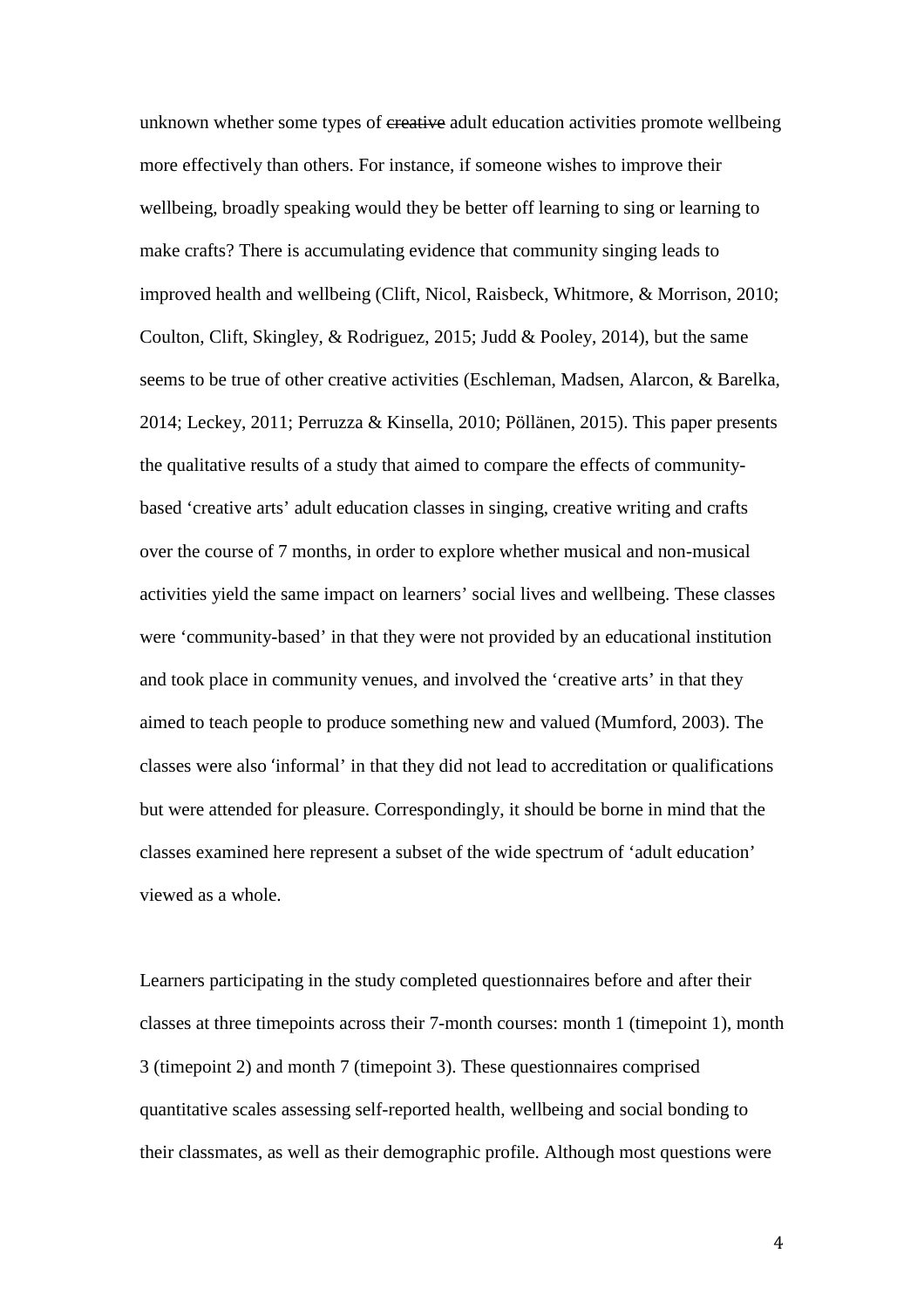answered once per timepoint (that is, either before or after class), scales measuring 'mood' and 'closeness to the class group' were completed both before and after the classes, allowing change across the class to be calculated (Author et al 2015). At timepoints 1 and 2, only quantitative data on health, wellbeing and social bonding were collected. At timepoint 3, in addition to the quantitative scales asked before and after the class, participants were also asked to provide written responses to open questions about their experiences across the 7-month courses in the questionnaire completed after their class. The additional open questions included at timepoint 3 were designed to provide 'qualitative analogues' of the quantitative scales used at all three timepoints (see Methods), in order to assess participants' perceptions of any changes in their health, wellbeing and social lives.

The quantitative results of this study have been outlined elsewhere, and suggest that singing bonds the group more quickly that the other activities (Author et al 2015). However, by the end of the seven-month-long courses, participants in each of the classes felt similarly bonded to their group as a whole and did not differ statistically in their self-reported mental and physical health and wellbeing (Author et al 2015, Author et al, under review). Thus, although the quantitative measures uncovered different patterns of social bonding between the different types of activity, the levels of bonding and wellbeing achieved at the end of these interventions were similarly improved. These findings suggest that the opportunity to meet people regularly and frequently may be sufficient to create social cohesion and improved wellbeing for group members.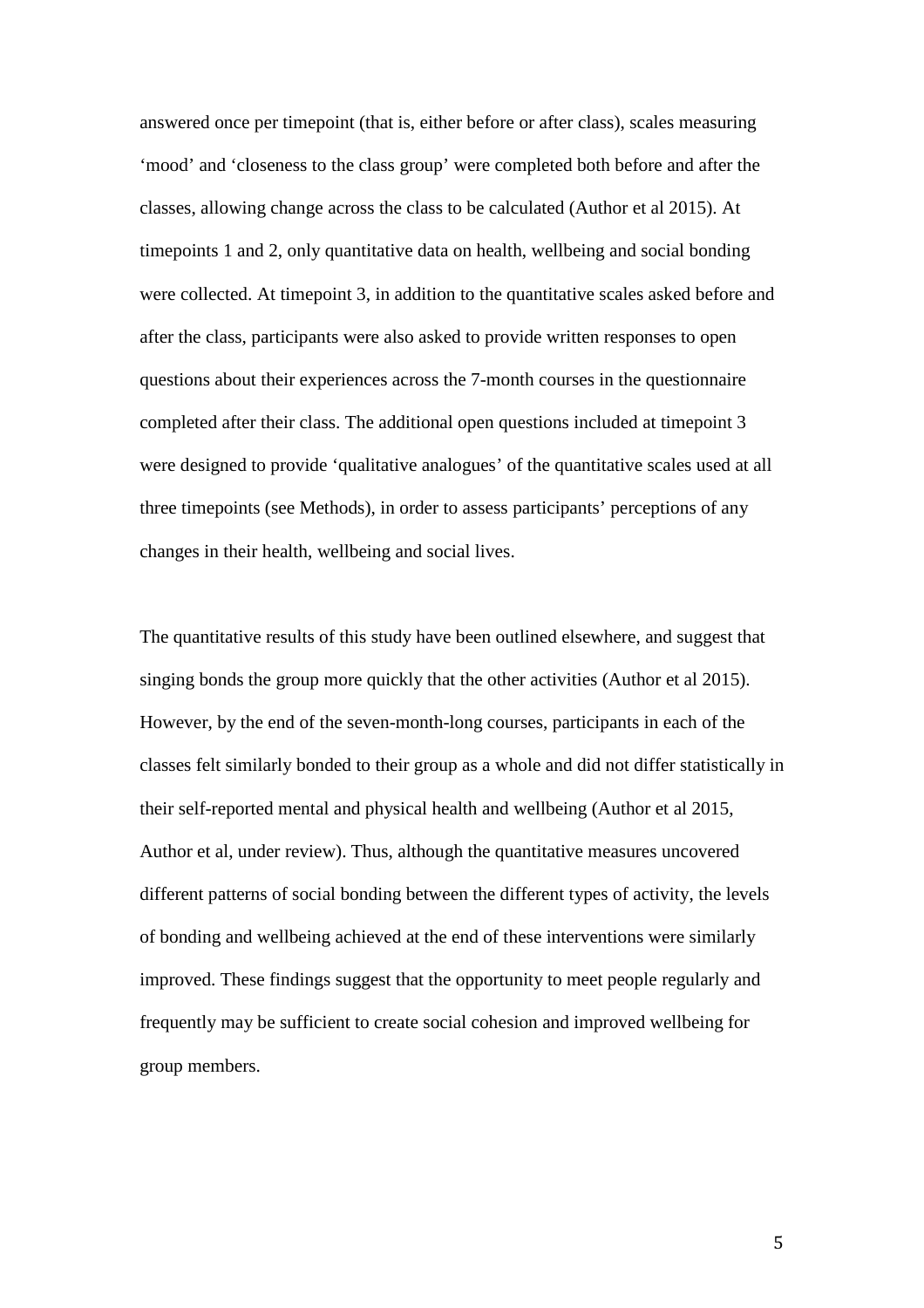However, the quantitative data were limited to predefined measures and may have missed unexpected outcomes identified by the participants themselves. In the current paper, I concentrate on how the participant learners retrospectively expressed the impact of the classes on their self-perception, their social lives, and their wellbeing. To this end, I present thematic analysis of responses given to open questions at the end of the study (month 7), which provide a richer account of the perceived impact of the classes on the learners. I supplement these data with observations reported by the learners' tutors. Although I aimed to compare singers and non-singers in accordance with the associated quantitative analysis, participants of all three types of activity touched on the majority of the themes identified in the qualitative data. I therefore concentrate on elucidating these common themes, rather than on a comparison between the different types of class activities.

#### **Method**

#### *Objective*

The objective of this paper is to draw out common themes focusing on the perceived psychological and physical health, wellbeing and social outcomes of attending creative arts adult education classes.

#### *Participants & setting*

Participants (89 of the total 135 participants provided qualitative data, sub-sample Age: range = 33-83 years,  $M = 58$ ,  $SD = 12$ ; 79 female; 91% white ethnicity) chose to attend one of seven day-time courses set up for the purpose of the study by a UKbased adult education charity, provided free of charge and led by professional tutors. The four singing courses, two crafts courses and one creative writing course consisted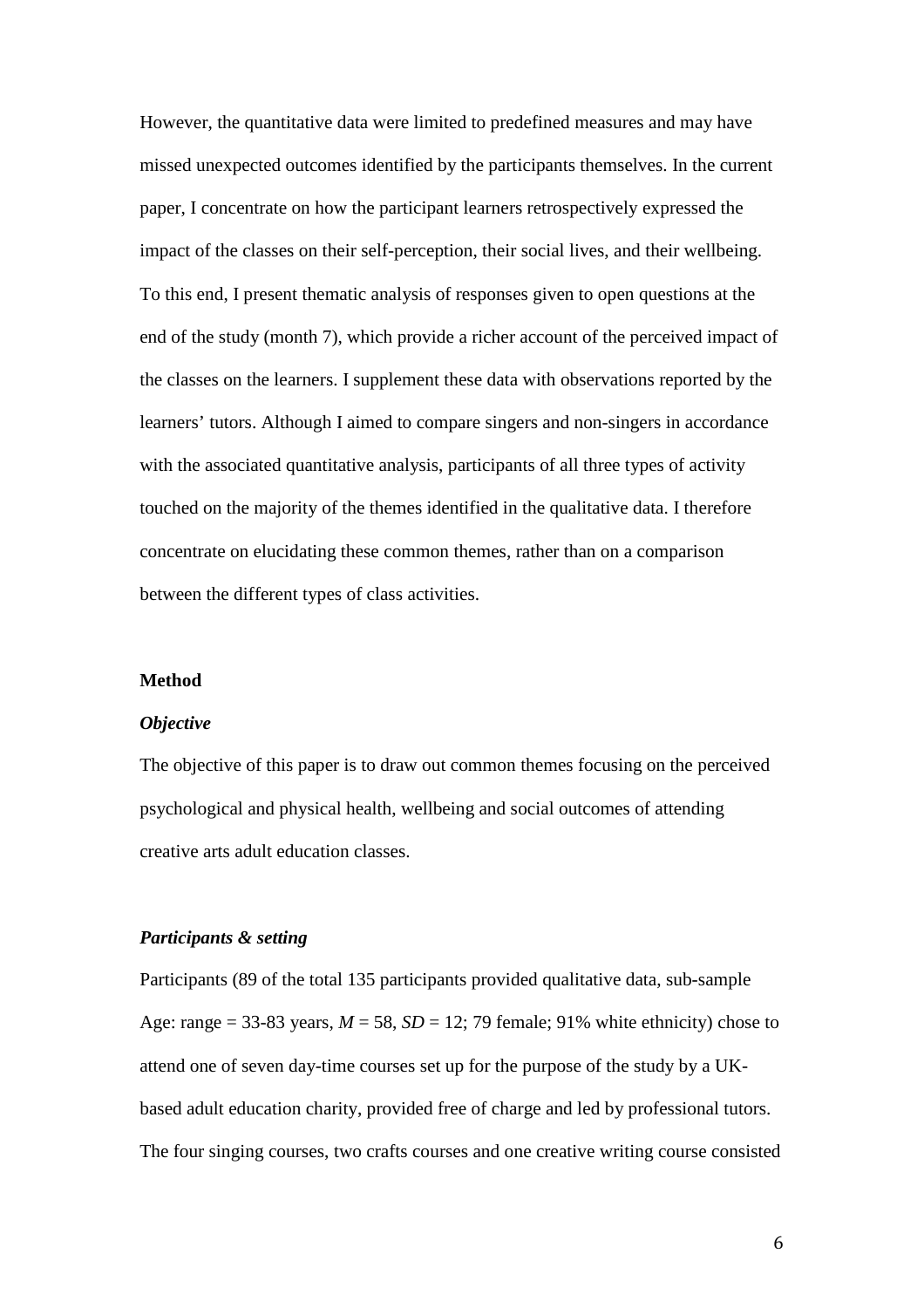of weekly classes running over seven months, with a two-week break in the middle. Each 2-hour class incorporated a short tea break. The weekly classes took place in community settings such as a public library or community centre. Participants were recruited by the charity from the local population and a number of the courses ran in economically deprived areas. Previous research has suggested that it is fairly well educated individuals who are more likely to engage in adult learning opportunities (e.g. Duckworth & Cara, 2012), and this was also true for this sample, 92% of whom had gained qualifications at least to A-level standard or equivalent (Figure 1). Full written informed consent was given by both the learners and tutors at the start of the study, and they were debriefed at the end. Learners are referred to here as 'participants' because they were the focus of the study and the tutors were asked about their observations of their learners, rather than their own experiences of the classes.

[Figure 1 near here]

## *Procedures*

Questionnaires were completed before and after the classes at three timepoints (timepoint 1: month 1, timepoint 2: month 3, and timepoint 3: month 7). At timepoint 1, participants were given written information sheets about the study as well as verbal instructions by the researcher, using a standard script. Participants were told that the research project aimed to look at whether attending adult education classes affected people's health and wellbeing, but were not informed that the focus was on social engagement or about the hypotheses regarding differences between singers and nonsingers. At each of the three timepoints, the researcher distributed the before- and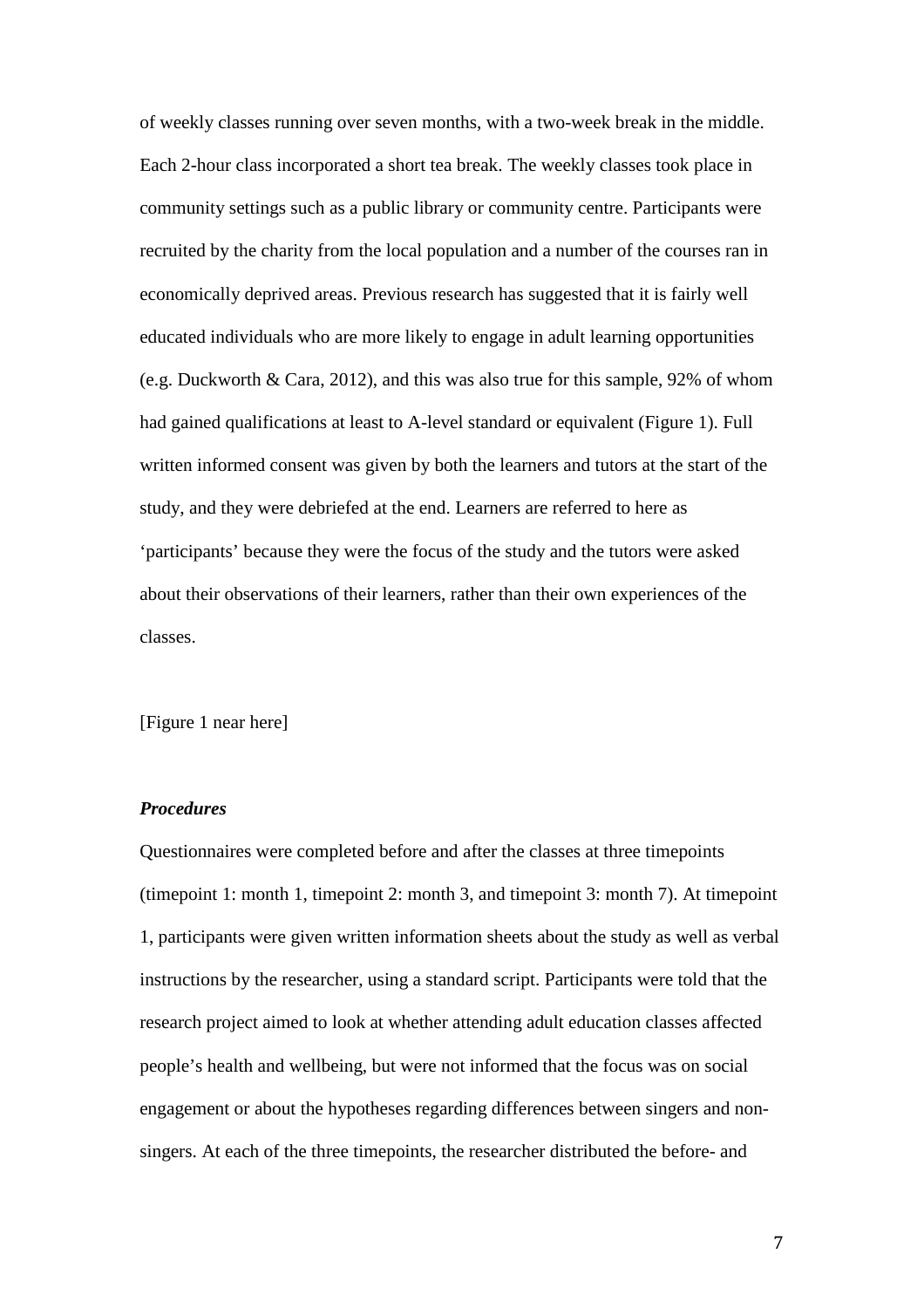after-class questionnaires as a single pack before the start of the class. The participants were asked not to look at these until instructed to do so by the researcher, who was present while the participants individually filled in their questionnaires. Participants were asked not to talk and not to share their answers with each other while filling in their own questionnaires, which were completed on clipboards that could be angled to maximize privacy. Qualitative data in the form of written responses to open questions (Table 1) were collected as part of a questionnaire completed after the class at timepoint 3, at the end of the 7-month courses (questionnaires at timepoints 1 and 2 contained only quantitative scales). Participants were not reminded of the aim of the research at this third timepoint, when the qualitative data presented here were collected.

## *Questionnaires*

The questionnaires at all three timepoints included quantitative questions that asked participants to rate scales measuring their mental and physical health, wellbeing, mood and feelings of closeness to their classmates. In addition, open questions were included in the after-class questionnaire at timepoint 3. These were designed to provide 'qualitative analogues' of the quantitative scales. For instance, items from the RAND 36-SF scale (McHorney, Ware Jr., & Raczek, 1993; Ware Jr. & Sherbourne, 1992) were used to quantitatively measure emotional/mental and physical healthrelated quality of life, so open questions asked whether participants thought that attending the classes had affected their quality of life and physical health (Table 1). Additional quantitative scales were used to assess psychological health (PHQ9 and GAD7: Kroenke, Spitzer, & Williams, 2001; Spitzer, Kroenke, Williams, & Lowe, 2006) and wellbeing (Flourishing scale and SWLS: Diener et al., 2010; Diener,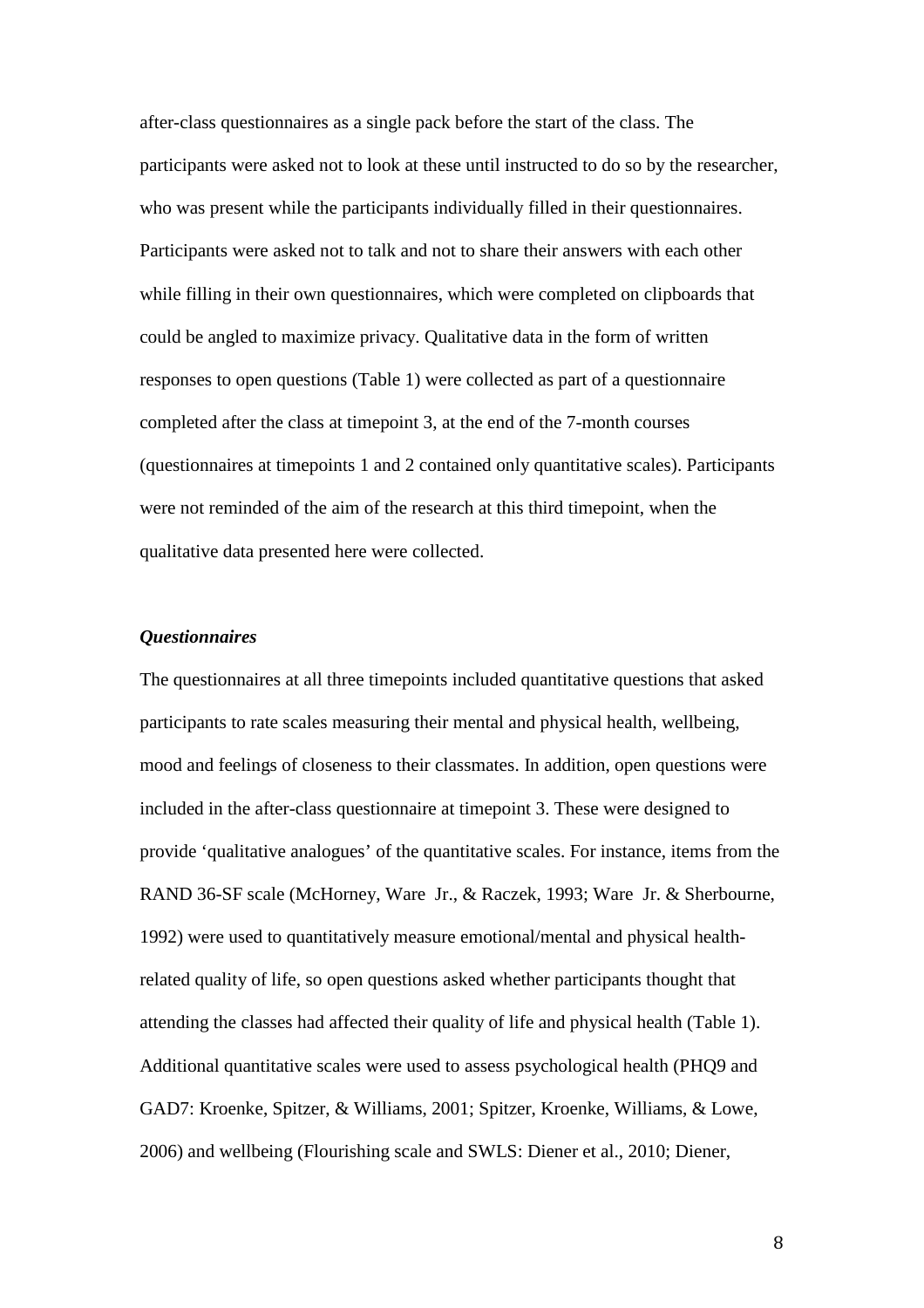Emmons, Larsen, & Griffin, 1985), and further open questions reflected this (Table 1). Similarly, the Inclusion of Other in Self (IOS) scale was used to quantify how close each participant felt towards their class as a whole before and after each class (based on Aron, Aron, & Smollan, 1992), and the short-form Positive And Negative Affect Scale (Thompson, 2007) was used to assess mood before and after each class. Corresponding open questions asked participants, respectively, if they had noticed a change in the social engagement within their classes over the 7-month course and were asked whether they felt different after the class compared to beforehand (Table 1). To capture any effects not considered by the researcher, participants were asked whether anything about their involvement in the classes had surprised them. Another question aimed to elicit any perceptions of improved self-confidence as a result of the classes, something of particular interest to the collaborating charity.

[Table 1 near here]

#### *Analysis*

Thematic analysis initially consisted of familiarization with the material through repeated reading of all the responses to all the open questions, in order to identify commonly recurring themes (Braun & Clarke, 2006; Machin, 2015). Particular attention was paid to social interaction within and beyond the classes and the confidence felt by participants in relation to socialising. A number of sub-themes were identified within these overarching themes (Table 2). The data were coded in relation to these sub-themes for each stimulus question separately. These themes and sub-themes were derived from the material under study, rather than from previous literature. Several iterations of examining the responses to each question and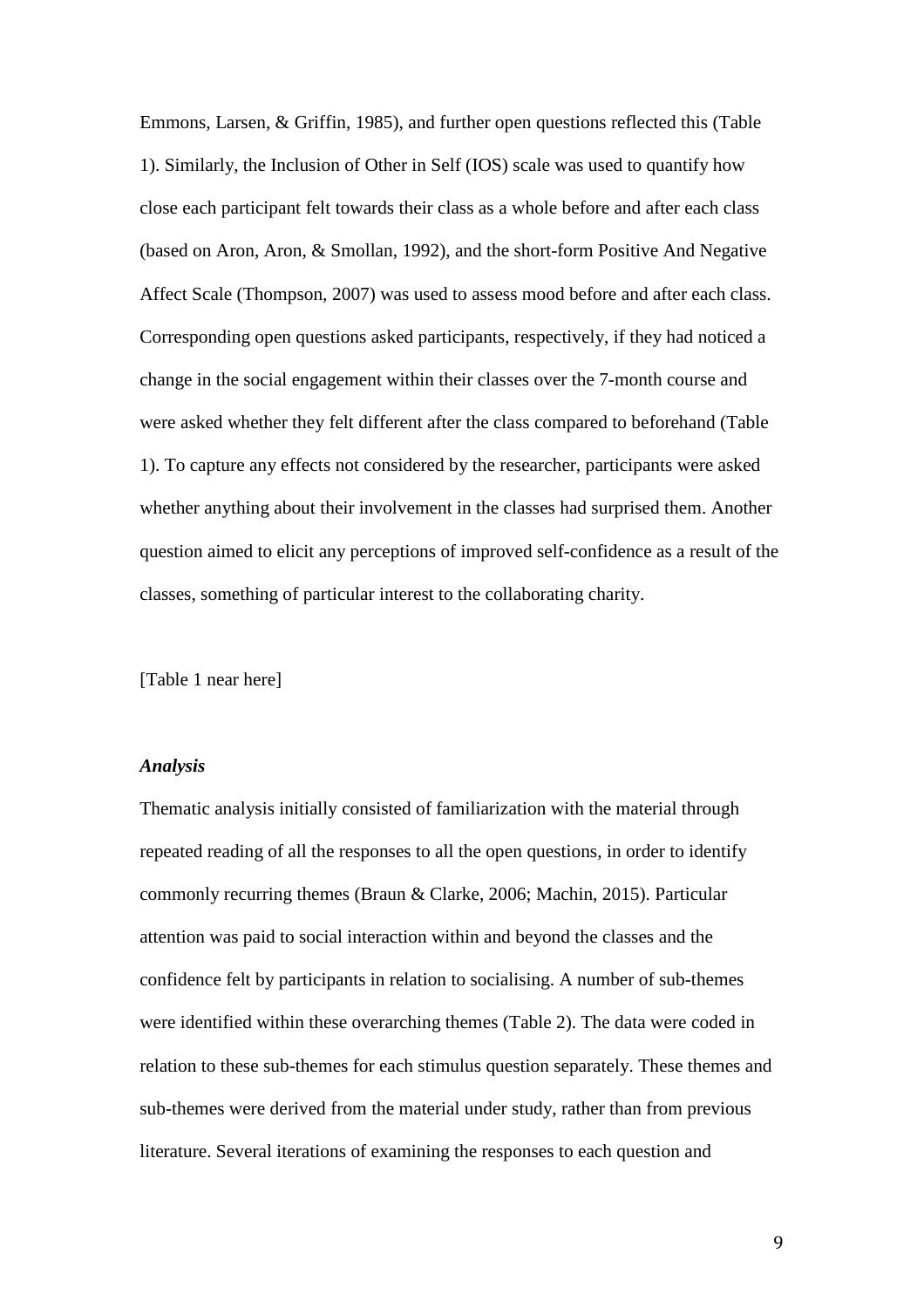adjusting the sub-themes accordingly were undertaken in order to code the responses, until all the responses to each question were covered by a sub-theme (Braun & Clarke, 2006; Machin, 2015). Since this research aimed to identify perceived changes associated with adult education classes, thematic coding was limited to responses where participants reported a change, ignoring comments such as 'no effect' or 'no change', which were generally linked to participants reporting that they already had a busy social life or schedule of activities and had a high level of health and well-being, and thus the classes had no additional effect: in other words, they felt that these areas of their lives could not improve. The responses linked to each sub-theme were then collated independently of the stimulus questions and were checked for internal consistency and for differentiation from the other sub-themes (Braun & Clarke, 2006; Machin, 2015). The numbers of participants who gave responses represented by each sub-theme are given in Table 2.

[Table 2 near here]

## *Additional material from tutors*

The seven tutors were also asked to provide written responses to open questions (Table 1). Where relevant, tutor comments are presented in the results section to support themes emerging from learners' reports. However, the main focus of the study was how the participants' felt the classes had affected them, if at all, so tutor responses regarding their observations of their learners were not systematically coded but were used to corroborate the themes identified from the participants' responses.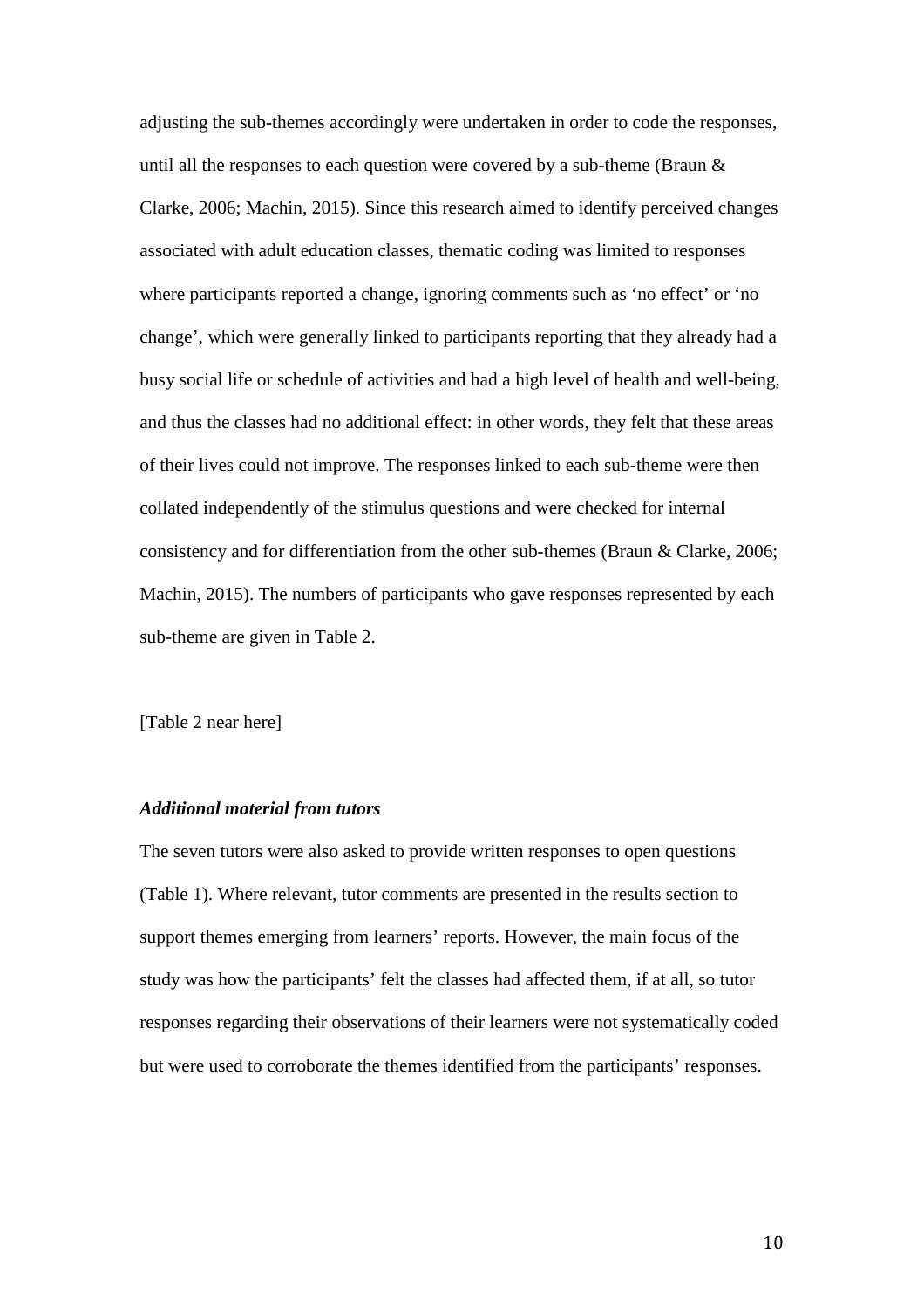### **Results**

#### *(Re)Connecting to the self*

Participants related that the classes had helped them discover new, or rediscover forgotten, aspects of themselves.

*[I feel] happier & much more confident - myself, at last!* [Female, 61 years old, singer]

*I want to do much more. I am quite an artistic person, despite also being an accountant. Writing the poem for the group has reminded me that I used to write quite a lot of poems and I think I would like to find time to do more.* [Female, 49 years old, singer]

In addition, several participants reported that they were coming to like themselves more. Generally, this was a product of the support and praise of others, the realisation that they had something of value to offer and that they were doing something 'worthwhile' that offered a 'new direction'.

*I have been pleased to find out that people see me as a nice person. I have been thanked for my sensitivity and empathy, told I would be missed if I couldn't attend…told I have a lovely voice…It has given me the belief that I am a good person who has something to positively contribute to others just by being myself. I have developed transferable skills, which make me feel that I am capable of increasing my intelligence!* [Female, 65 years old, singer]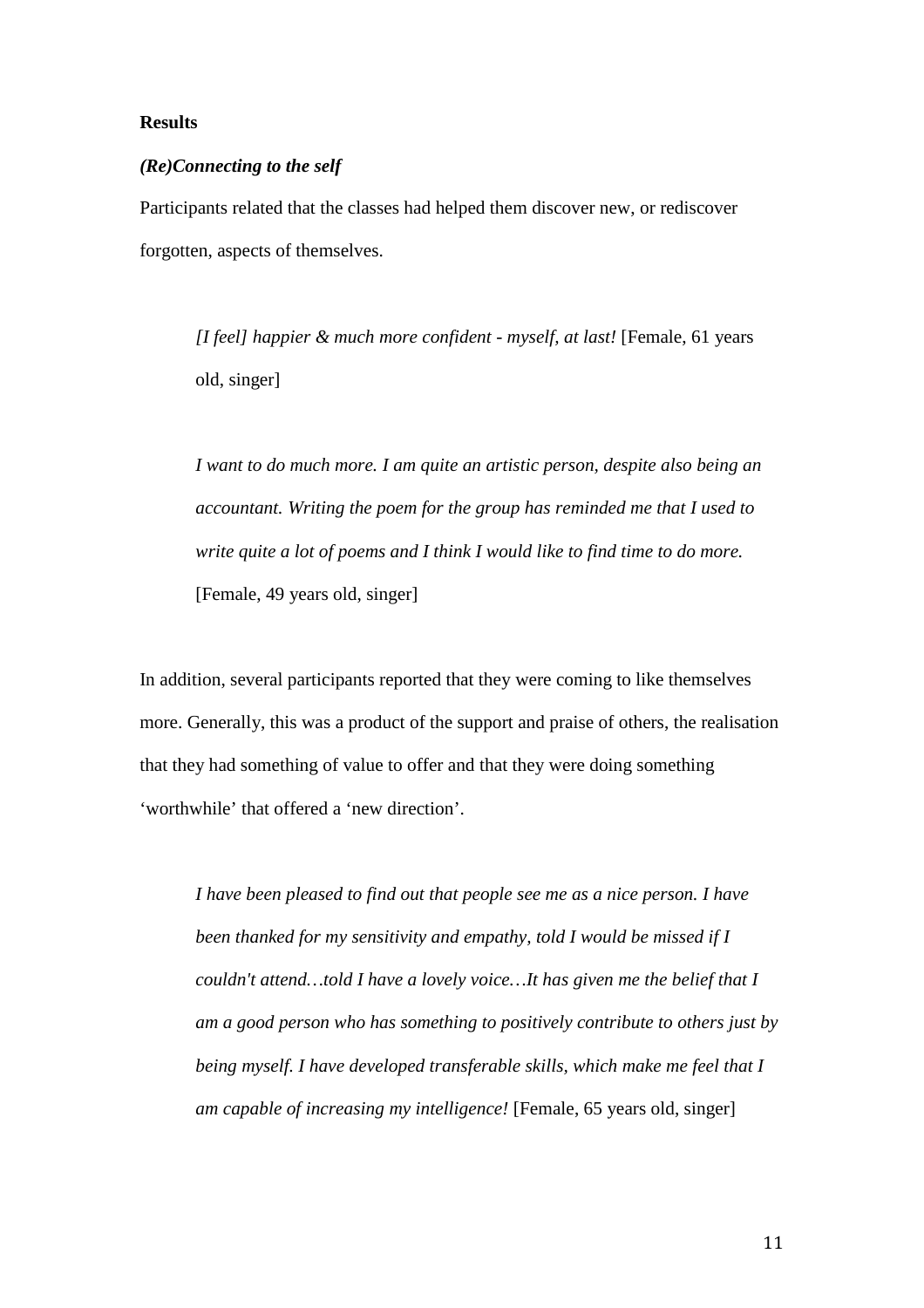Participants enjoyed the 'time out' to be themselves, which helped them 'tackle whatever came my way' [Female, 35 years old, crafter] in re-entering their normal routines.

*[I feel] more relaxed after a class, other things in life such as work related issues, children and family worries are forgotten for 3 hours! I get to be 'me' again.* [Female, 33 years old, creative writer]

Having the opportunity to reassess their lives was particularly important for a few participants who were experiencing a transition, such as moving to a new area, overcoming health problems or retirement. For example, a 60-year-old creative writer explained that, for him,

*These classes have come at a very important, watershed time in my life. They have increased my self-confidence and therefore made me feel better about myself and my prospects. Therefore they have improved my quality of life.* 

#### *Developing confidence*

Participants reported that they exceeded their expectations regarding their achievements and their ability to learn. Participants also discovered that they already possessed 'innate' capacities, such as having a 'sense of rhythm' [Female, 66 years old, singer], and found the confidence to explore on their own, for instance buying books on crafts to 'develop my own creations' [Female, 62 years old, crafter]. For example, one singer wrote: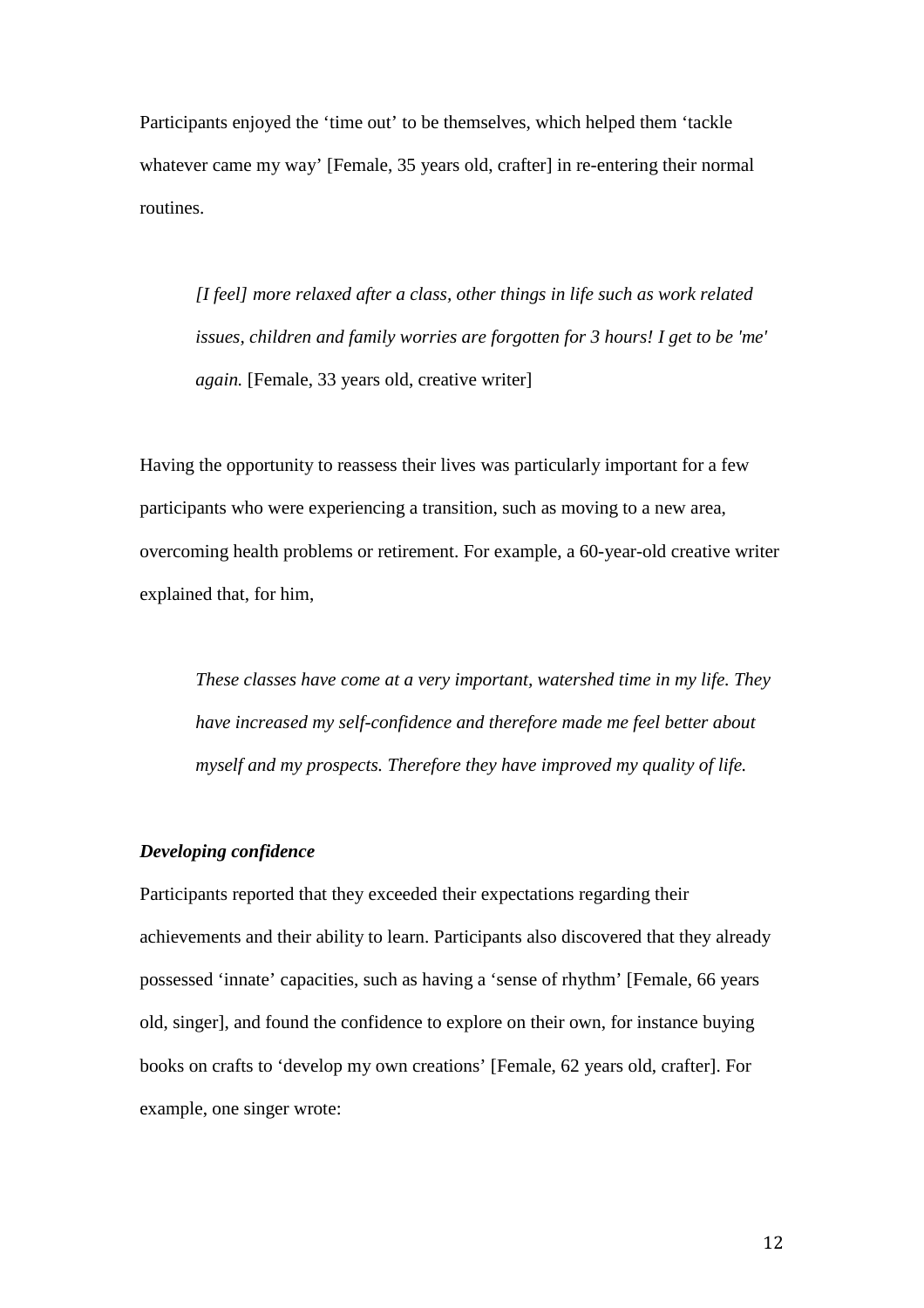*I've sung on my own, and I've written a tune to go with the poem [a classmate] wrote about the group. I've let my voice be loud, and I've known I've been in tune. All these things have allowed me to feel good myself. I don't want to stop having music in my life, and will continue to attend at least [the tutor's] Saturday morning sessions.* [Female, 66 years old]

Having the confidence to sing loudly is a sentiment echoed by several singers who stated that the class had given them 'a voice', suggesting that the classes developed their self-confidence and assertiveness, allowing them to express themselves:

*I surprised myself today [when I improvised a solo] - I didn't realise there was a voice in there and it needed to come out. It's been so cramped for so long. To have people in tears! That only happens on Broadway. It was amazing.* [Female, 48 years old, singer]

Along a similar vein, a creative writer talked about the benefit of being aided to 'speak one's truth'. As well as increased confidence in what they had already achieved, participants often stated that these classes had encouraged them to have more confidence to 'have a go' when approaching new challenges more generally.

*I had always had an inkling that I could sing a little but had lacked the confidence in my own abilities or musicality and needed the affirmation from someone who "knew what they were talking about" to give myself the boost to try. I now know that if I was right about this then I may be right about other*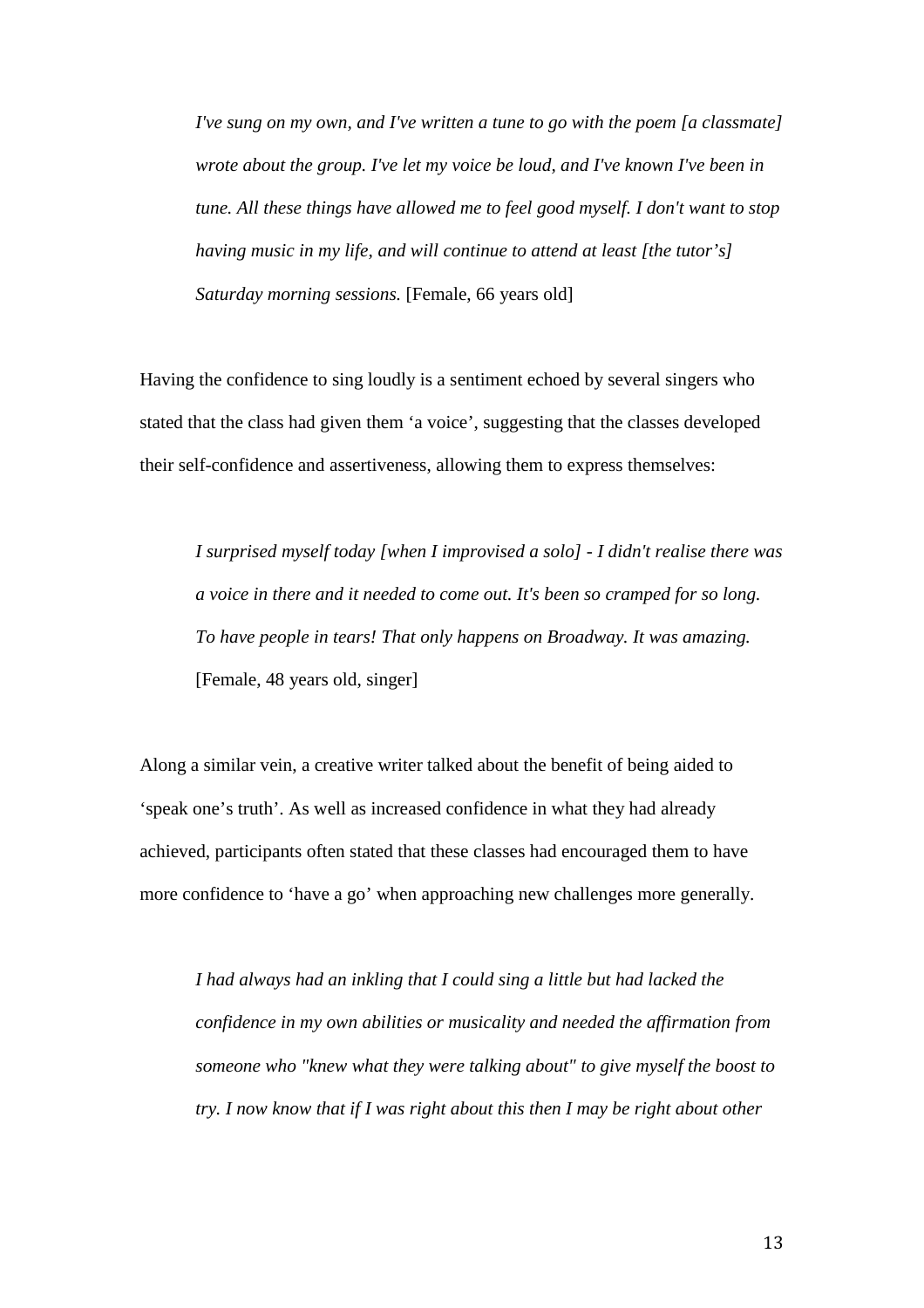*things I might be able to do but doubt myself over.* [Female, 41 years old, singer]

In some cases the new-found confidence extended to participants taking the initiative in pursuing further opportunities, such as volunteering and running their own classes. One of the learners set up a yoga class that was then attended by some of her singing classmates. Another participant set up her own craft session after facilitating the group during a period of tutor absence:

*…After the 1st tutor left the course there was a gap between the 2nd tutor starting so I bought some craft activities for the group and helped them learn new crafts. This led me to becoming a volunteer at another class and also to setting up my own group for adults with learning difficulties. My volunteering has now led to a paid position as a learner support worker, I start in September.* [Female, 39 years old, crafter]

In a third case, a participant started volunteering in her local school. As her tutor put it:

*Another singer who had been very low and anxious not leaving the house now goes out again even volunteering in schools helping pupils with reading, she's become a centre point in the social group.* [Singing tutor]

More generally, a number of participants described how they were initially hesitant about interacting with others, but that over the course of seven months they grew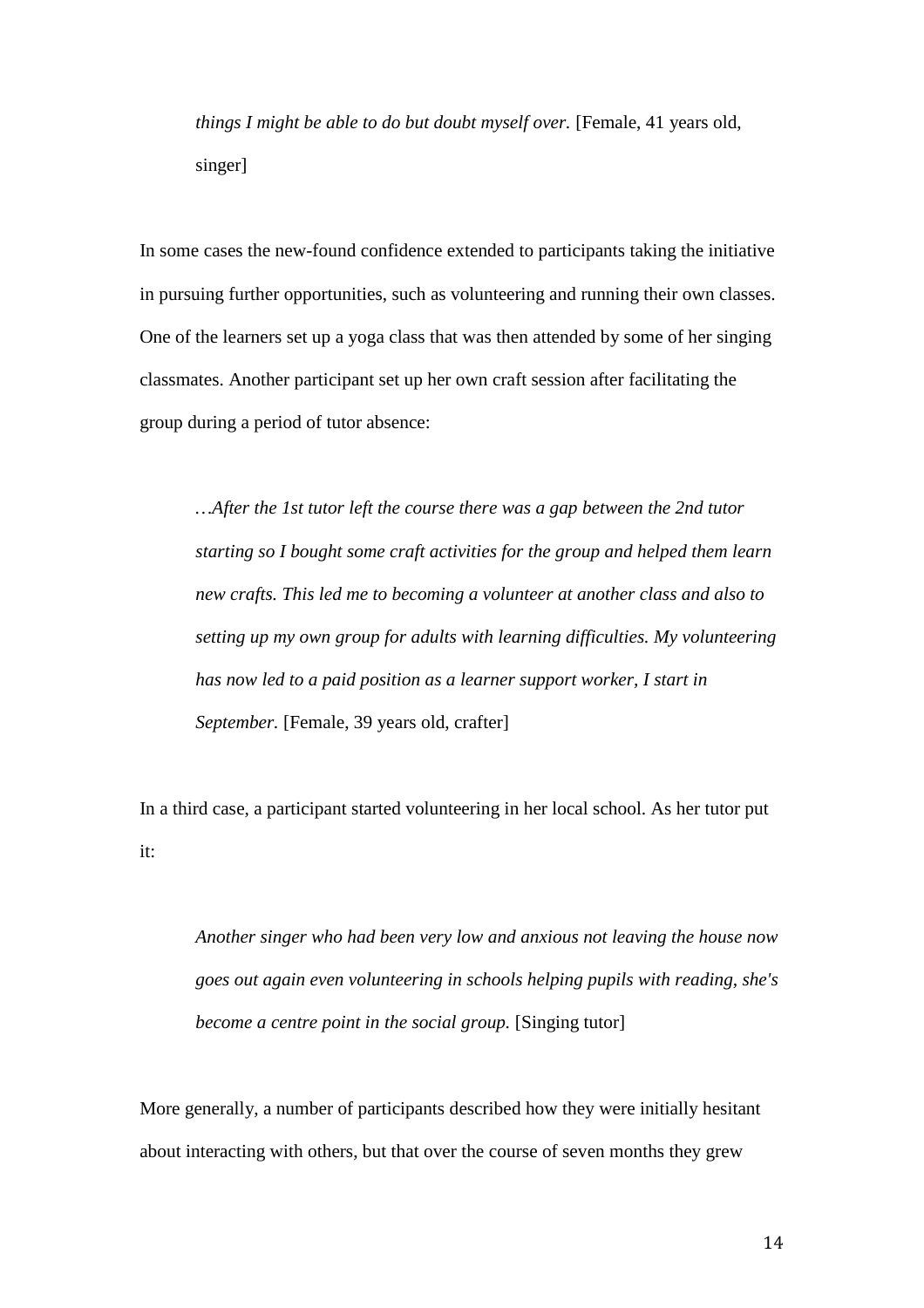more confident and lost their inhibitions, taking the initiative to engage with their classmates. For example,

*[…]I am usually quite shy of speaking to new people but over the 28 weeks I have found new friendships & am much more confident in approaching others.* [unknown demographics, singer]

A small number of participants reported that they enjoyed playing a role in the class group: their presence mattered. Interestingly, only singers made these comments.

*I see myself as able to be part of a group and also part of a choir.* [Female, 48 years old, singer]

The latter comment suggests a shift in social identity from a 'group that sings' to 'choir', a term that culturally denotes some expertise in singing and implies confidence not only in herself, but also in her group.

## *(Re)Connecting to others in the group*

## *Belonging, support & reinforcing existing relationships*

Participants generally reported creating friendships, belonging to a group and a sense of support in their classes, both from their tutors and from the other participants. As one singing tutor reported:

*I'm aware of a strong group energy that's developed during the course and from the music-related stories people have brought and the personal nature of*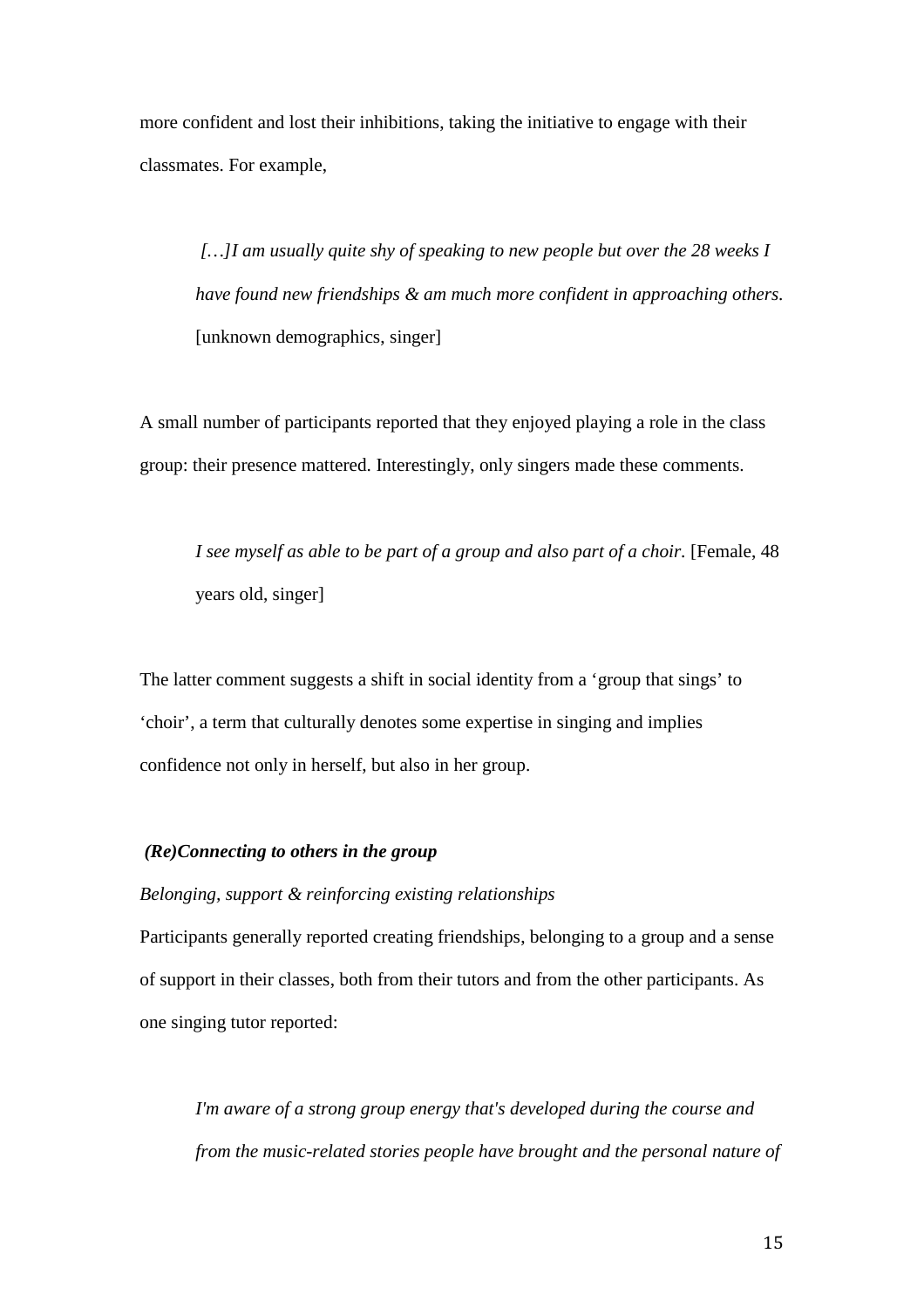*some of them that deep connections have been made that can only enhance people's sense of safety and belonging. People have taken risks in singing solo, bringing songs that have important significance for them and songs they've written themselves. This indicates a growing confidence in their innate musicality and the joy that brings in coming together in trust with others.* 

The fact that the classes were newly formed enabled the individuals who might otherwise have found social interaction difficult to feel included, meaning that they had a positive experience of the group and no longer 'feared rejection and isolation' [Female, 61 years old, singer].

*I have understood that I can join in. The case of the group has been that we all started together, there was no already formed group. This made it much easier to join in.* [unknown demographics, singer]

As well as meeting new people, three individuals who joined with others they already knew reported that attending the class together had strengthened existing ties, for example:

*[The class] has enhanced the relationship I have with my mum as we originally joined together and I came to support her as I was already a member of another choir and it was just to help support and encourage her.* [Female, 43 years old, singer]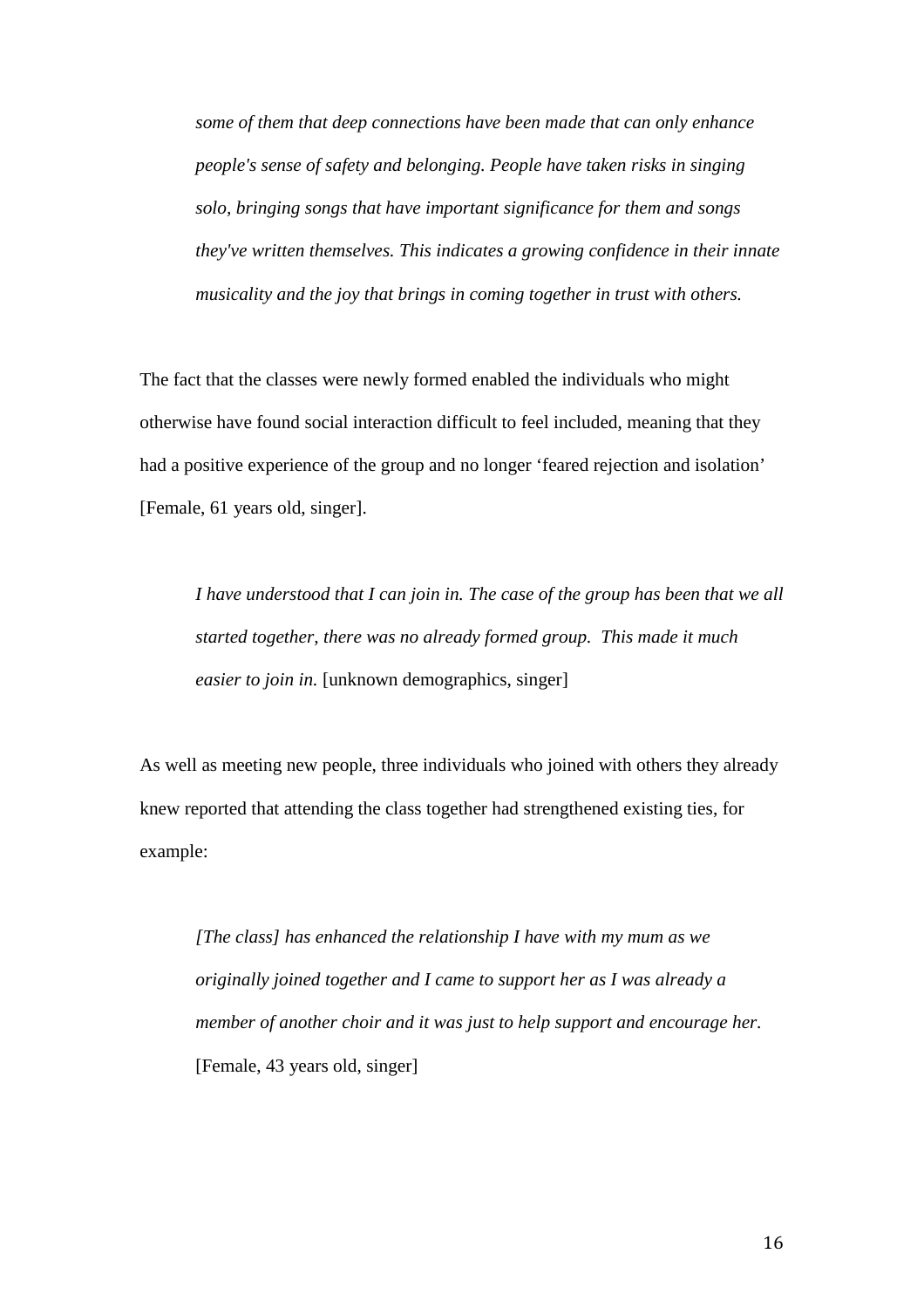#### *Expanding local networks & bringing together diversity*

The classes also provided a means to create new connections and participants enjoyed recognizing people from their class in their local area:

*[…]It's lovely to meet someone I know from the singing group when I'm in town - it brightens my day to see a friendly face, even if we are too busy to stop and chat*. [Female, 66 years old, singer.]

A number of classmates were also communicating and meeting outside of the classes and several comments refer to taking part in local events or activities together, such as the local Art Week and classes in other subjects, as well as meeting for social meals and charity events.

The classes enabled interaction across a diverse section of the local population, who might not have engaged with each other socially otherwise. As one tutor said:

*[…] several of the students were very reserved & self contained but have really come out of their shells. There is a mix of students of very different social backgrounds and a range of ages and it has worked really well. The more experienced crafters have been great at helping the less experienced/confident.* [Craft tutor]

Participants enjoyed interacting with a range of people of different ages, genders and cultures, and were surprised at how well they got on: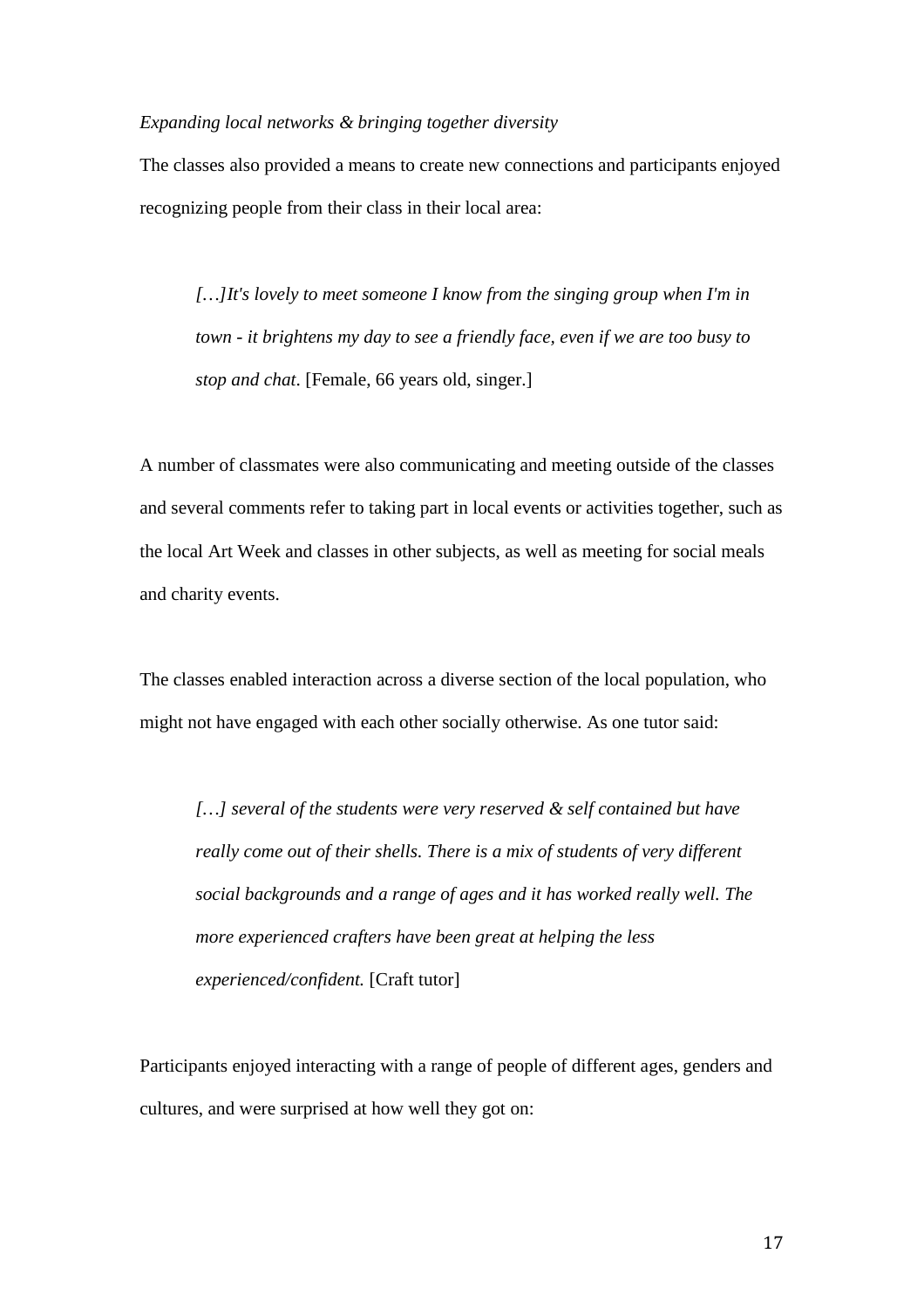*People I thought I might not have anything in common with[, I] found out I have!* [Female, 68 years old, singer.]

The word 'interesting' was used by several participants in relation to this sub-theme, suggesting that participants found learning about the lives of others and gaining novel perspectives stimulating and thought-provoking. The positive experience of meeting new people from a range of backgrounds seems to be linked to participants becoming 'less insular or self absorbed' [Female, 47 years old, singer], and developing attitudes of openness, understanding and tolerance:

*[…]different perspectives on life don't jar with me as much as they may have done previously.* [Female, 75 years old, singer]

Other participants reported being on the receiving end of this openness, in terms of feeling accepted 'as I am' [Female, 60 years old, creative writer.].

## *Sharing information & perspectives*

The classes also provided a platform for classmates to share information about local events, and a pool of people with similar interests with whom to share these experiences.

*Encouraged to try new activities both through the stimulus and also through knowing what activities others do. Also, met some people with whom I will go to other activities.* [Female, 67 years old, singer.]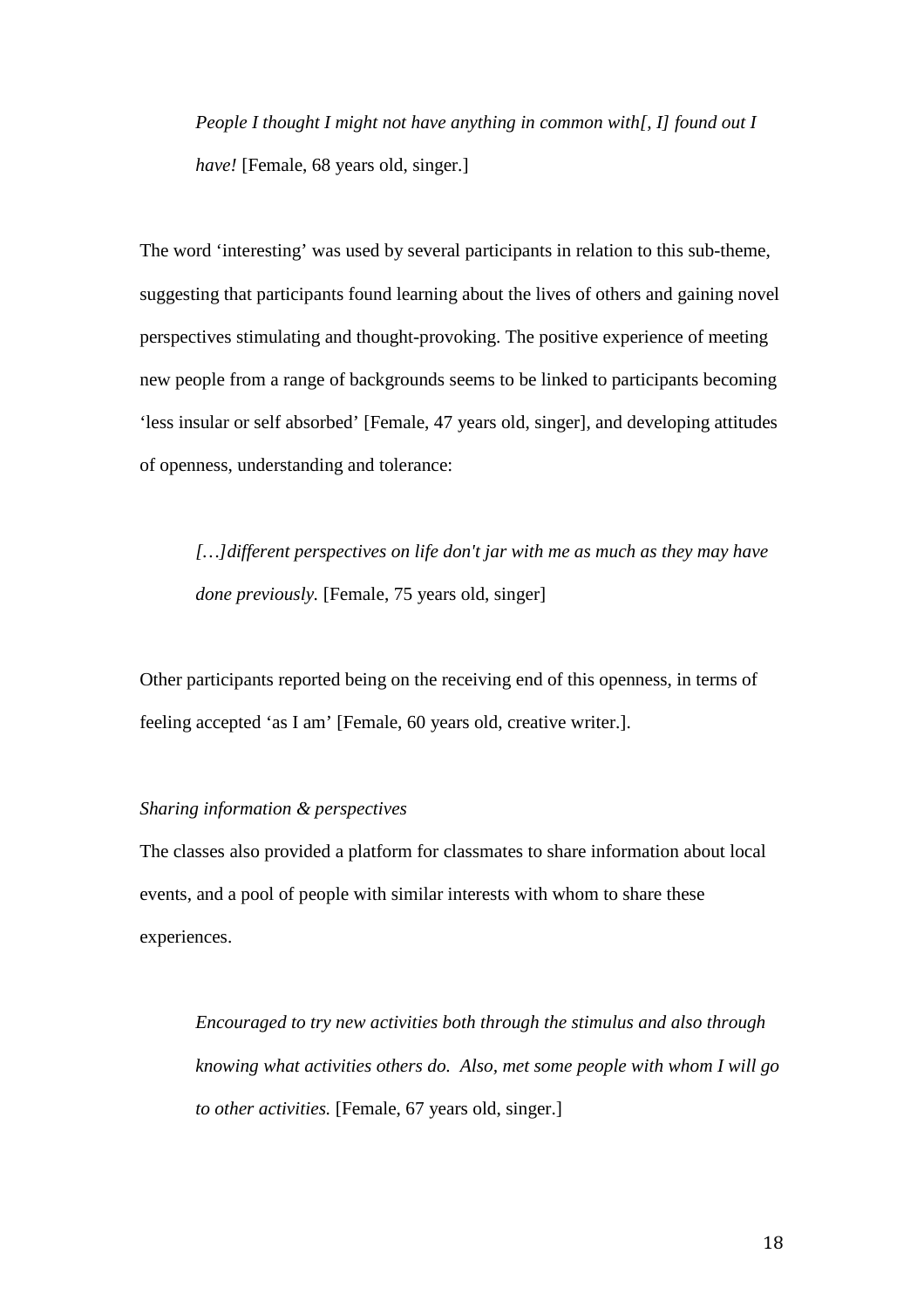Participants found learning skills from their classmates valuable and enjoyable:

*I had things to learn about writing as I developed a great respect for the way others performed.* [Female, 81 years old, creative writer]

Sharing of ideas and advice did not necessarily relate to the subject being studied and through discussing life events, opinions and experiences with new people, participants gained fresh perspectives that helped them reassess themselves and their lives.

*…I really look forward to [the day of the class] and feel a sense of belonging. I have met some very wise people who have made me look at things differently and feel happier.* [Female, 60 years old, singer.]

#### *Negative experiences and sub-structuring*

Although the vast majority of comments were positive, three participants voiced a feeling of separation or viewed themselves negatively in comparison with their own expectations or with others. For instance, one female singer felt isolated as a result of her unusually low voice:

*I still see myself as "class clown", but the fact is that my "low alto" voice makes me stand out from the girls - I would love to be soprano.* [Female, 71 years old, singer]

Another participant reported negative reactions to the classes arising through comparison with her classmates, who to her seemed happier and to have more time to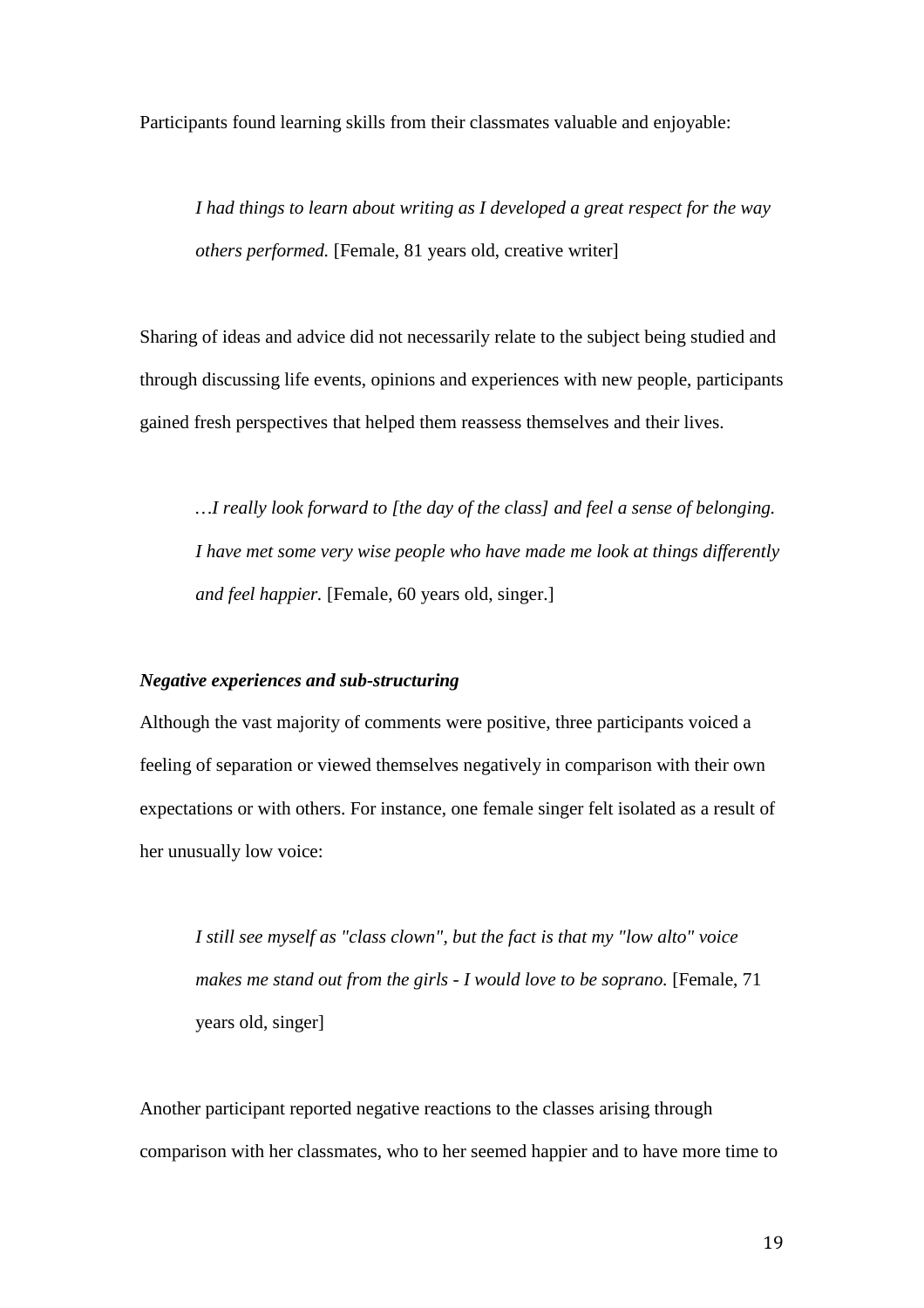do what they wanted. The same theme arose in a number of her responses to different questions. For example,

*In some ways it has made me feel more excluded, as I have not been able to socialise with members of the class due to pressures of work etc. I find I am envious of people who seem to have time to do what I would like to be doing if my life was going better for me.* [Female, 49 years old, singer]

The group context leaves open the possibility of negative self-other comparison, and the pressures one is feeling may become more salient by contrast with one's perceptions of others' lives, particularly if everyone else appears to be having a good time.

It is also worth noting that the nature of singing in 'parts' led to some sub-structuring within the singing classes, although this was not regarded as negative. For example:

*…I am an alto and we club together.* [Female, unknown age, singer]

Notice here that being a female with a lower voice is not considered a problem, but rather a badge of honour that marks out a group of similar women. The difference with the previous respondent is likely linked to the number of women expressing this trait and the resulting individual perceptions of inclusion or isolation.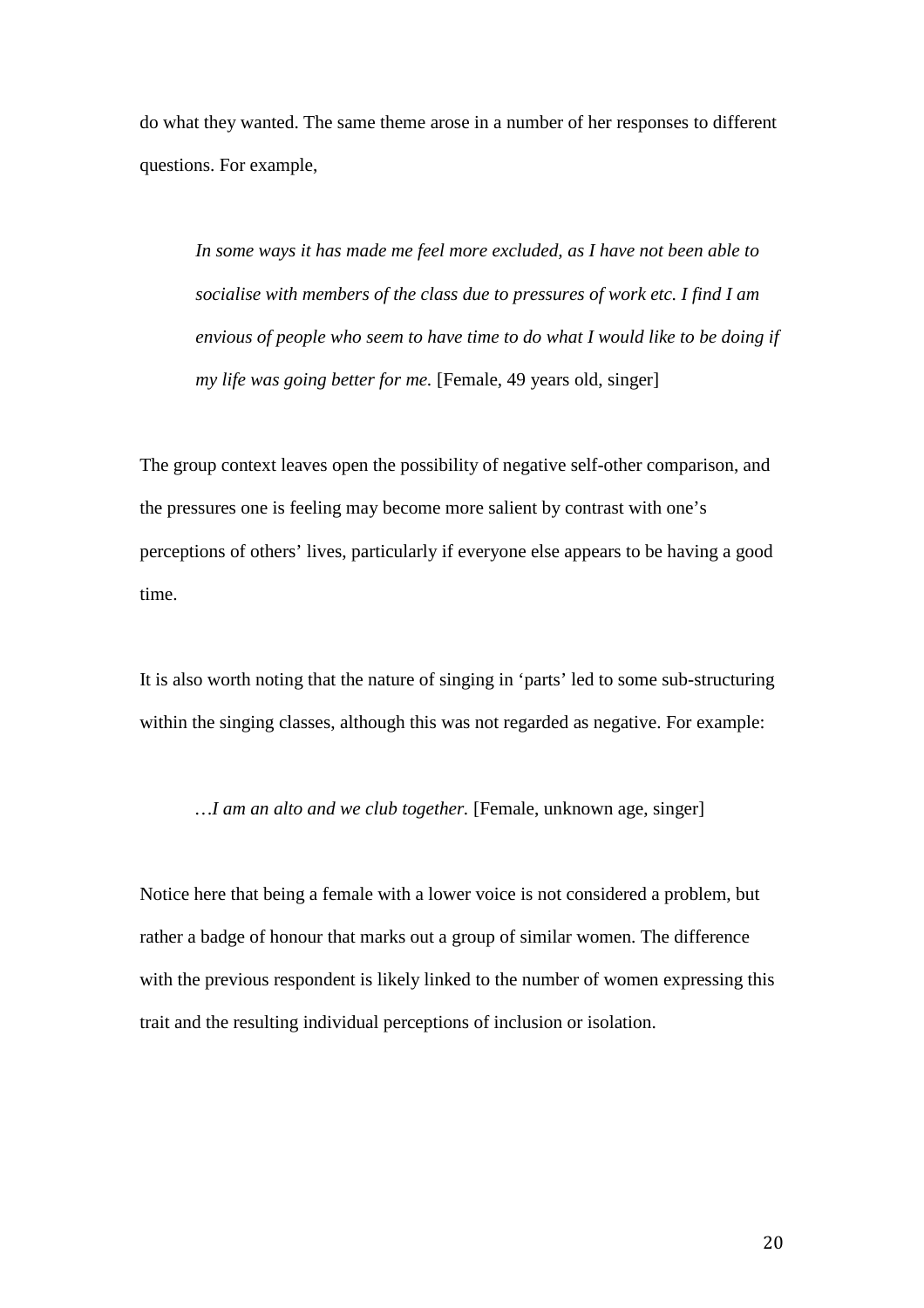A similar sense of getting to know only a few others in the class was associated with habitual seating patterns, which meant repeated interactions only with one's proximate neighbours:

*Having found a position in the 'male section' [where a number of the men habitually seated themselves] of the class, (due to placing myself in a good hearing spot), I have got to know 3 blokes in the class a bit better.* [Female, 62 years old, creative writer]

Additional sub-structuring within the groups occurred in terms of participants reporting liking 'some more than others' or disliking certain individuals. Consequently, although most participants reported their class groups as a whole becoming 'closer' or 'friendlier' over time, individuals did not necessarily get to know every group member equally well or as positively.

## *Mood & physical effects*

The classes generally had a positive effect on mood. Participants reported a mixture of increased energy (energized, uplifted, inspired, enthusiastic and confident) and fulfillment (contented, relaxed, and a sense of wellbeing). On the negative side, a few participants reported feeling exhausted or drained, though normally they had enjoyed the session despite this, suggesting that the tiredness resulted from the energy and concentration required.

*My mood is generally improved. Sometimes I will attend feeling on an even keel, sometimes I will be suffering significant drop in mood, but without fail I*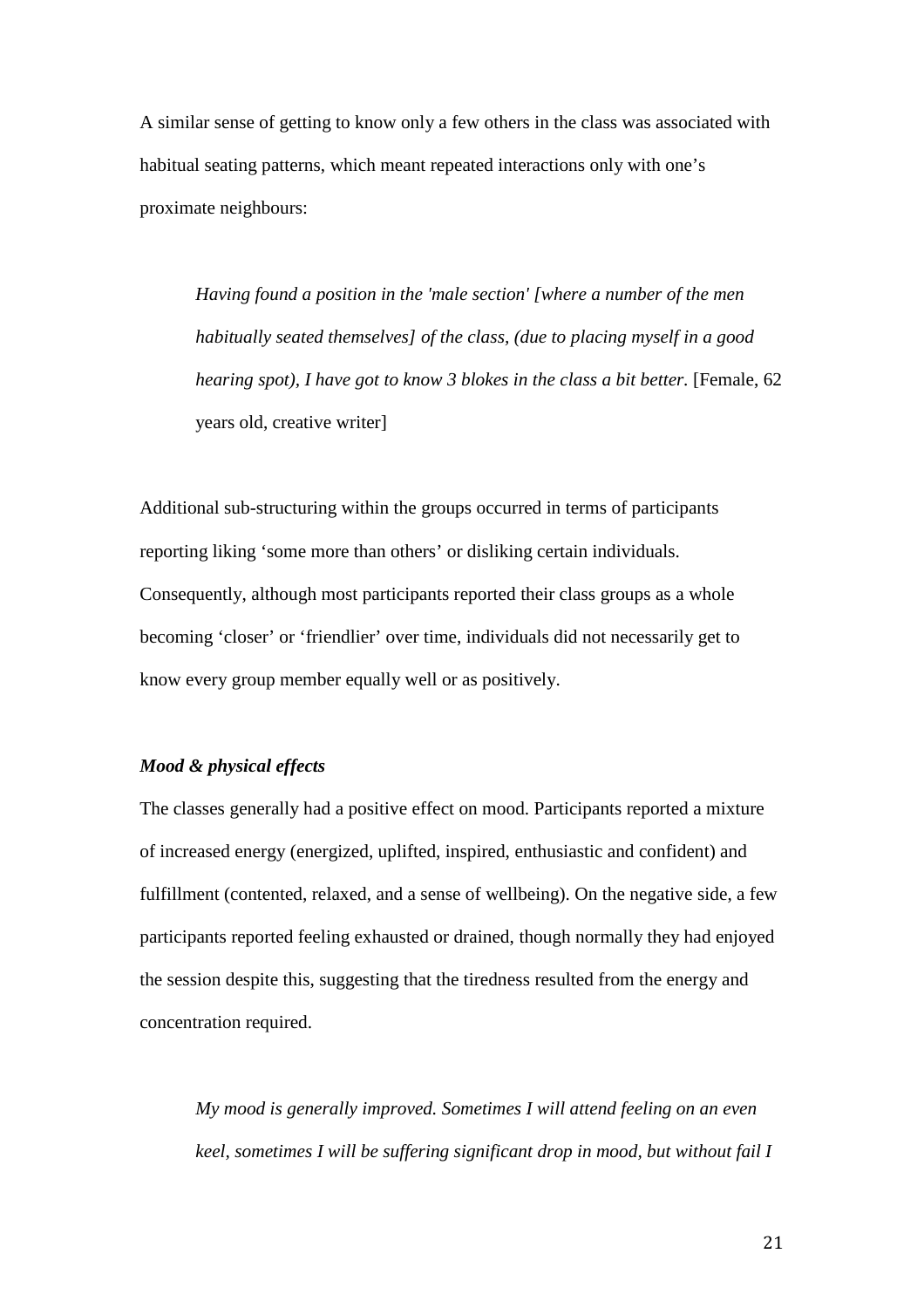*feel better leaving than when I walked in. It's hard to know whether that is due to the act of singing (required breathing, focus and concentration and therefore being a mindful distraction) or whether the active support of the group lifts me. I personally feel that the two act together with a synergy which is particularly effective.* [Female, 41 years old, singer]

The warm-ups used in the singing classes were often reported to relax and loosen the body. One singer reported that she was sleeping better and another said that he could stand up for longer without back pain. Moreover, one singing tutor reported that

*One student who has a physical degenerative condition is able to handwrite after the session.*

#### *Ripples beyond the class*

Several participants reported that they had integrated what they were learning into their everyday lives, for example through making gifts, teaching their children to craft, singing to their grandchildren, or keeping themselves occupied whilst travelling.

*The new skill I have learned I can show my children that are simple for them to learn, which they enjoyed doing.* [Female, 44 years old, crafter]

Their new interests thus reinforced their social connections outside the classes, and some participants reported that they were encouraging others to take up the activity too, potentially spreading the effects of these classes through their community. As well as integrating new interests into their lives, the classes inadvertently encouraged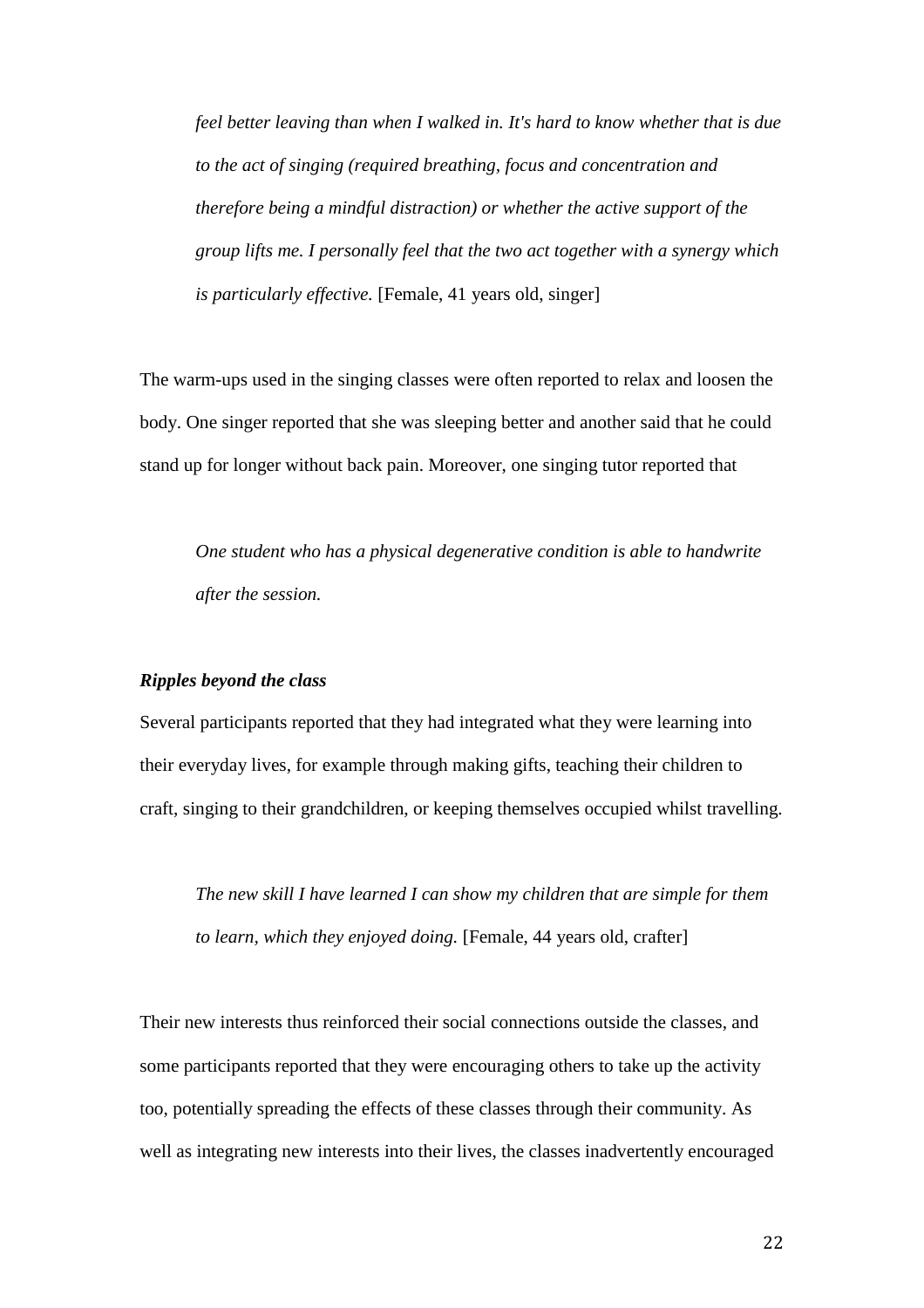healthier routines. Those participants who thought that the classes impacted on their physical health generally reported an indirect influence through improved motivation and psychological health, or that it was a side-effect of being more active in terms of 'getting out of the house'. For instance, participants reported doing more walking, including to the class, or starting to attend a yoga course set up by one of their classmates.

*By having this interest, it has prompted me to go out and buy things for my projects. Otherwise I would not have. I also show my Grandchildren things I have made and help them with it too. This gives me more exercise and energy as I feel good about doing it.* [Female, 57 years old, crafter]

A few participants reported an increased use of local facilities and resources, and that having a positive experience in the venue encouraged them to go there again for other community events.

*[The class] brought me into [the town where the class happened] more, especially the Library [the location of the class]. Started a routine - coffee shop/cake, shopping. Quite pleasant. Went on a knitting 1/2 day course[…] advertised in the Library.* [Female, 62 years old, creative writer]

#### **Discussion**

## *Overall findings*

These data corroborate past findings that lifelong learning enhances self-confidence and reported wellbeing (e.g. Duckworth & Cara, 2012; Field, 2011; Jenkins &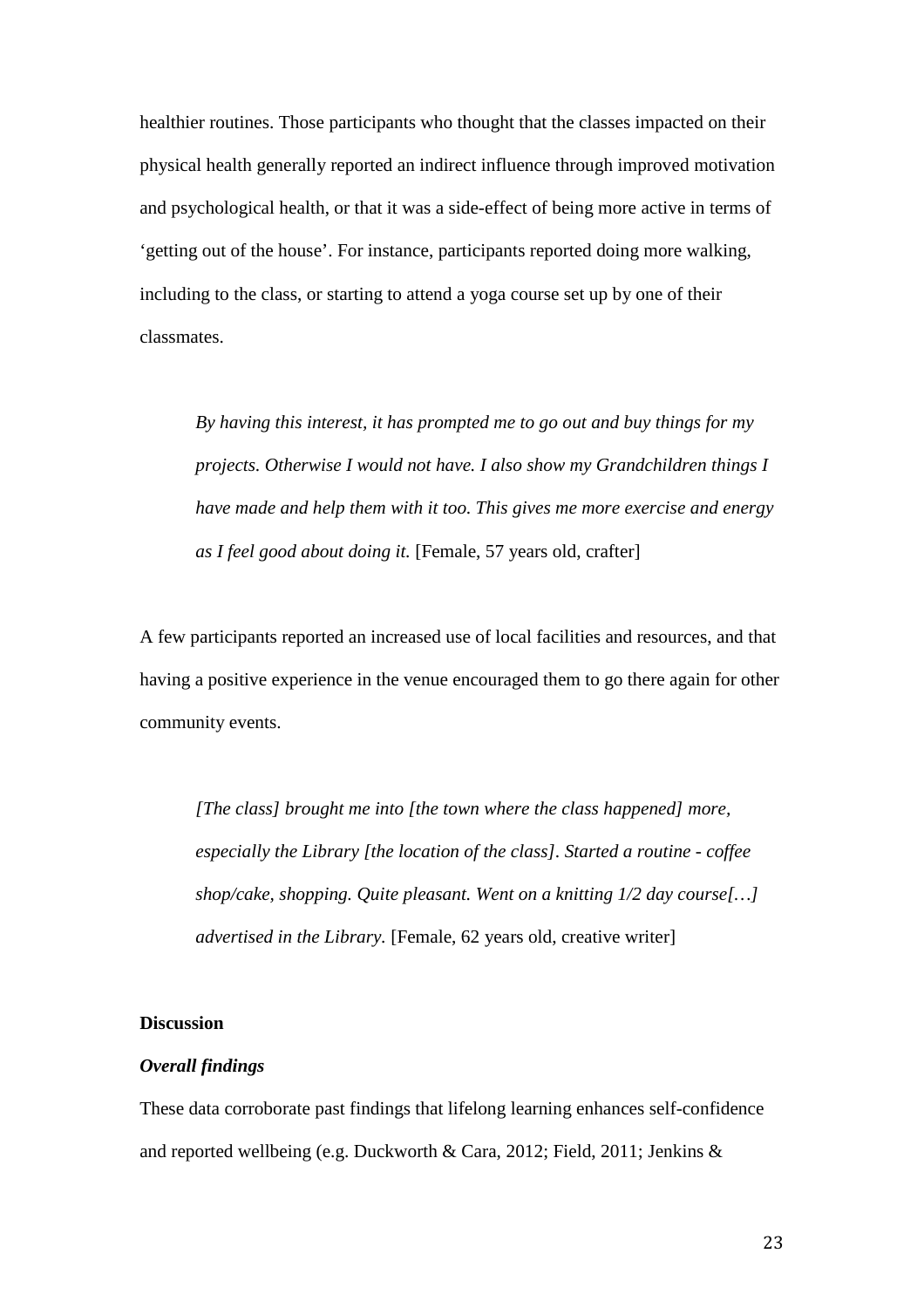Mostafa, 2014), and further establish the claim that creative activities can benefit individuals through providing a sense of achievement and purpose, as well as a release from stress (Eschleman et al., 2014; Leckey, 2011; Perruzza & Kinsella, 2010). The classes generally enhanced positive mood, improving hedonic wellbeing, and generated a social identity and sense of purpose, thus improving eudemonic wellbeing (Hogg & Williams, 2000; Ryan & Deci, 2001). In addition, these classes were linked to increased self-efficacy (Hammond & Feinstein, 2005), healthpromoting behaviours (Feinstein & Hammond, 2004), and improved social capital (e.g. Hyyppä, Mäki, Impivaara, & Aromaa, 2007; Nyqvist, Finnäs, Jakobsson, & Koskinen, 2008; Schuller & Field, 1998). These positive outcomes were identified in comments made by participants doing all three types of activity, suggesting that lifelong learning for fun can yield benefits regardless of what subject is chosen, at least if it involves the creative arts. However, this does not necessarily mean that adult education classes would improve wellbeing for everyone (Field, 2011). Indeed, some participants in this study reported negative experiences linked to self-other comparison. After outlining the major outcomes identified here (self-efficacy and health-promoting behaviours, social capital, and negative experiences), I outline the limitations and potential practical implications of the study, and suggest avenues for further research.

## *Self-efficacy and health-promoting behaviours*

The classes helped participants develop self-confidence and gain a greater sense of control over, and satisfaction with, their lives (Hammond & Feinstein, 2005): improved confidence in their abilities and an associated willingness to attempt new challenges were outcomes that were frequently mentioned by participants (Table 2).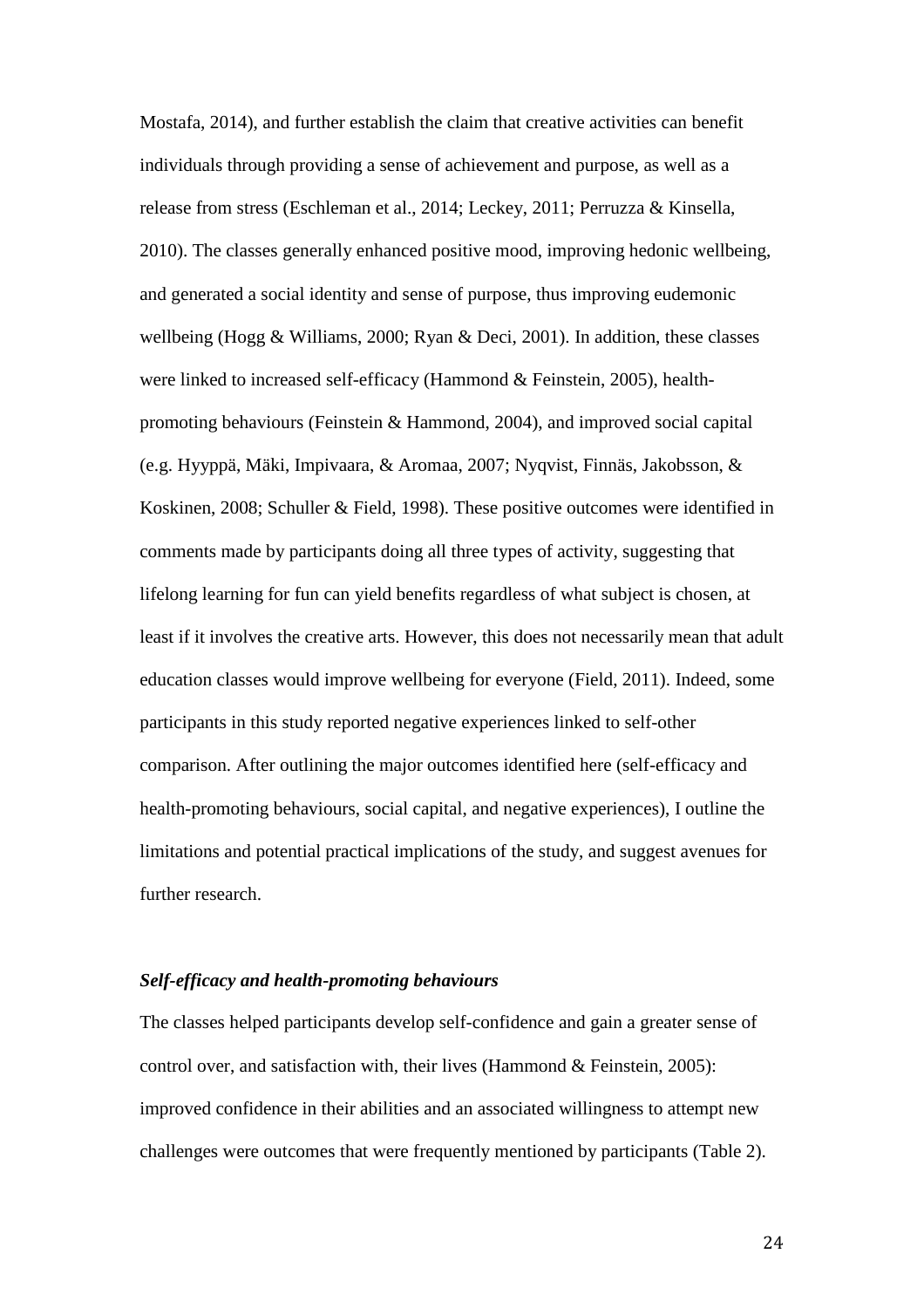This is illustrated especially well by the learner who starting volunteering in her local school and the two participants who separately set up and led new classes, but is more widely demonstrated by participants taking time for themselves and deciding to pursue activities that supported their personal sense of satisfaction and fulfillment.

A number of participants reported that the classes motivated them to be more active, and this may have contributed to their sense of self-mastery. The inadvertent transition to more active lifestyles ties with previous findings that adult learning is associated with improved health and greater uptake of health-promoting behaviours, such as quitting smoking and taking more exercise (Feinstein & Hammond, 2004). By giving individuals a reason to be active, adult education classes can have repercussions beyond the classroom that transform participants' lifestyles and support better mental and physical health outcomes.

Although crafters, writers and singers all reported improved self-confidence, only singers reported feeling that they played a useful role in the group. This feeling of making a distinctive contribution may have been linked to the shared goal of creating a piece of music and the associated coordination required (Koudenburg, Postmes, Gordijn, & van Mourik Broekman, 2015). In contrast, the crafters and writers worked towards individual projects. However, collaborative crafts or writing projects might have similar effects to singing in this regard and this is a productive avenue for future research (Author et al, 2015). In addition, the synchronization of sound production during singing may have created a sense of solidarity and bonding with the group through the release of neuropeptides such as β-endorphin (e.g. Koudenburg et al., 2015; Pearce, Launay, & Dunbar, 2015; Vickhoff et al., 2013). In the other classes, in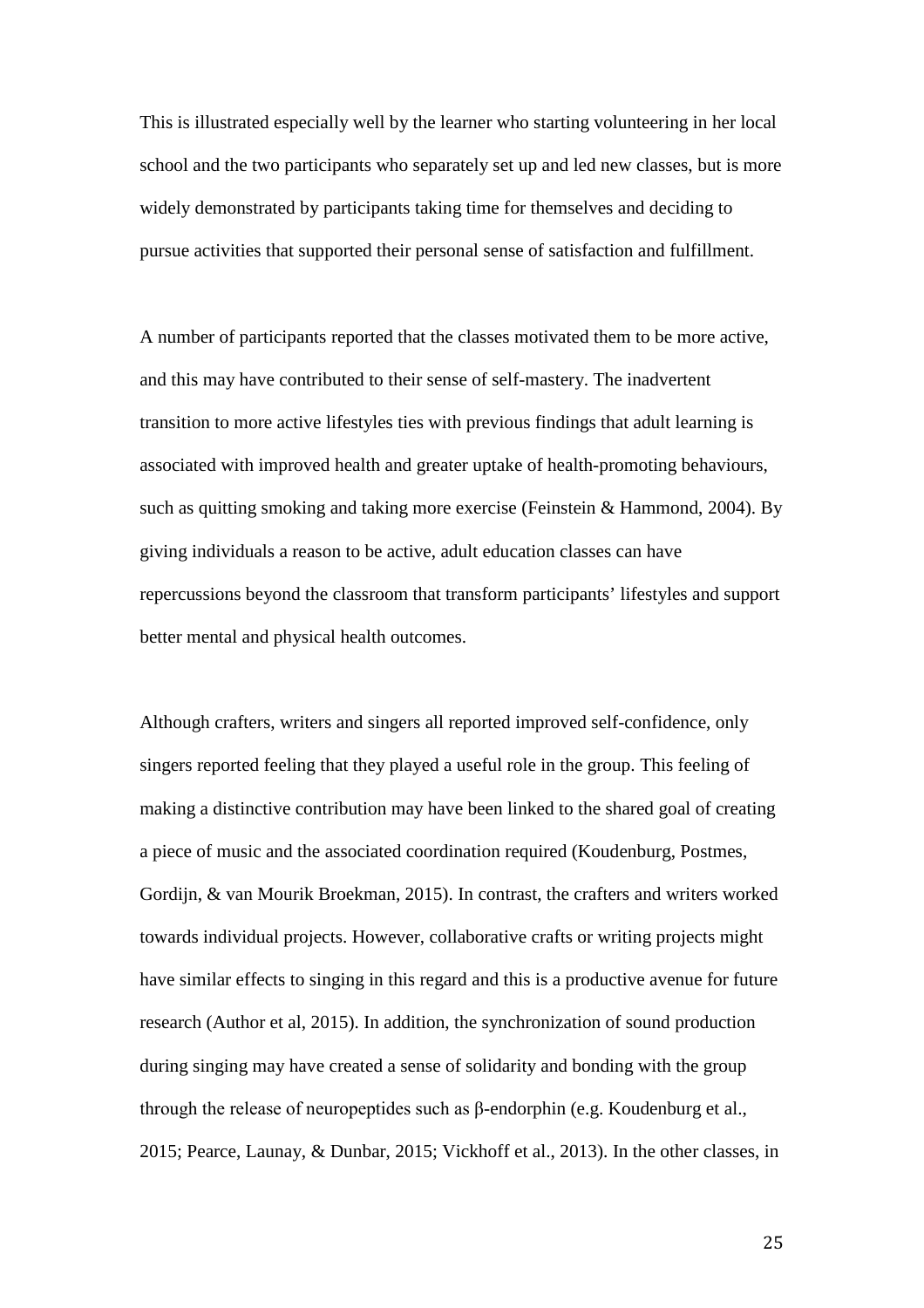which there were more opportunities for chatting with classmates, bonding may have been linked to synchronous laughter instead (Dunbar et al., 2012; Pearce et al., 2015).

#### *Social capital*

The comments collated here support previous findings that adult education tends to enhance social capital through facilitating a sense of belonging, promoting tolerance of others and providing participants with the opportunity and skills to extend their social networks (Feinstein & Hammond, 2004; Nyqvist et al., 2008; Schuller, Preston, Hammond, Brassett-Grundy, & Bynner, 2004). Indeed, along with improved mood, gaining a sense of belonging and support was the most frequently mentioned outcome reported by participants (Table 2). The classes provided a 'safe space' that supported positive social engagement, even between those who usually found social interaction difficult. It may have helped that classmates shared an interest in their respective activity, since such commonality is likely to have increased their liking of one another (Launay & Dunbar, 2015). Such classes provide a wider circle of acquaintances from diverse sub-sets of the local community who can share new information about local events and opportunities (Salo, 2009; Tett & Maclachlan, 2007). Moreover, if an individual does not already have a strong supportive network of close ties, for instance because they have recently moved to the area, then adult education classes provide a pool of potential friends.

The enhanced tolerance and openness to others found here and previously (Schuller et al., 2004) might arise through increased familiarity (Kaptein, Nass, Parvinen, & Markopoulos, 2013; Moreland & Beach, 1992; Moreland & Zajonc, 1982). In turn, liking of classmates from previously unfamiliar backgrounds might generalize to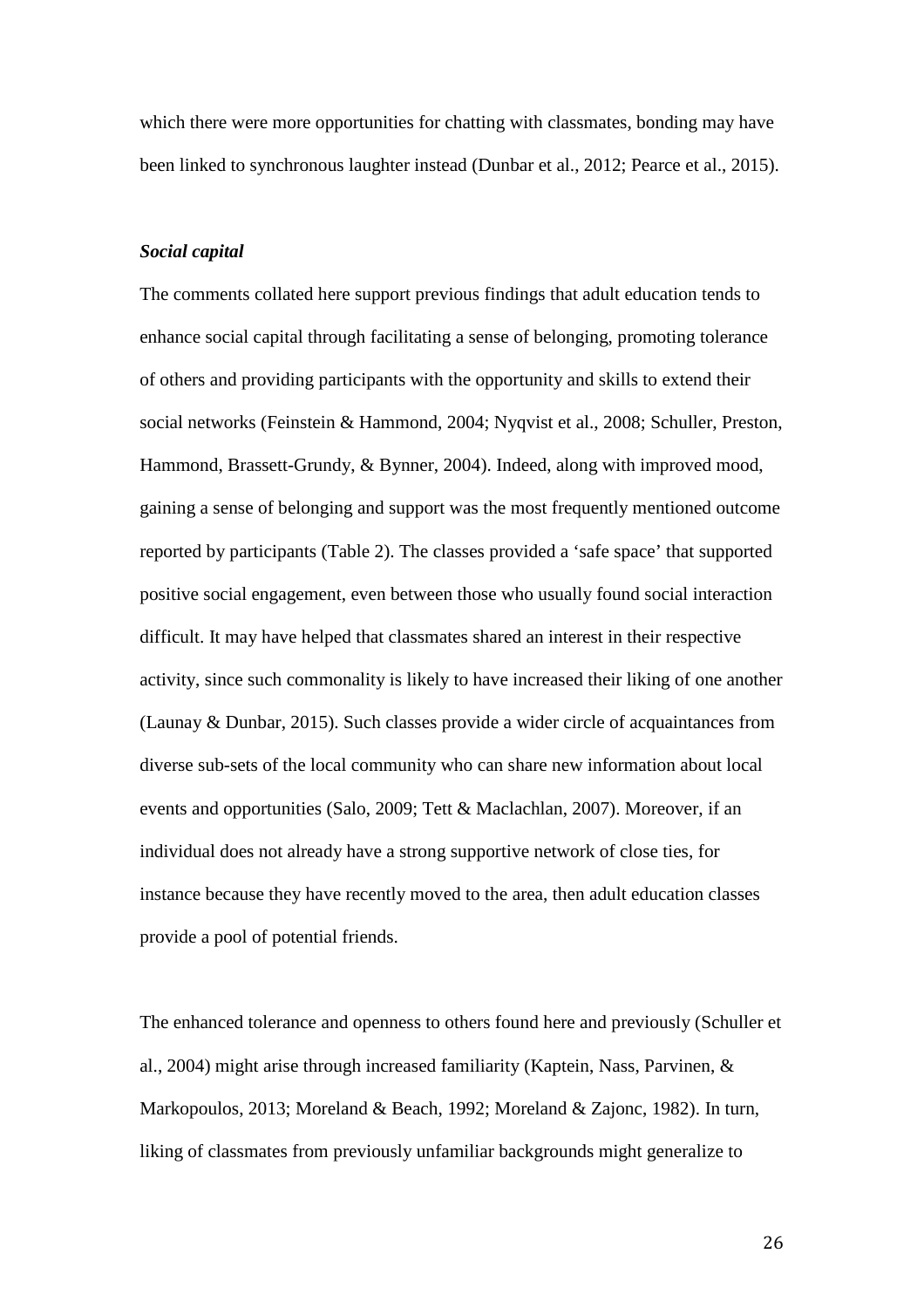others from that background (Pettigrew & Tropp, 2006). Adult education classes, at least those in creative subjects, may thus act as a crucible of positive social mixing that spreads to the wider community, thus promoting greater community engagement, integration and cohesion. Although increased community engagement has been consistently associated with community choirs (Clift et al., 2010; Grindley, Astbury, Sharples, & Aguirre, 2011; Hillman, 2002), this relationship is likely to hold for other creative arts activities (Feinstein & Hammond, 2004).

#### *The downside of adult education*

Despite classmates becoming friendlier and closer over time, some comments indicated that habitual seating and task-groups (such as singing parts) can lead to substructuring within classes. However, this is not altogether unexpected given the typically hierarchical structure of human social organisation (Van Vugt & Schaller, 2008; Zhou, Sornette, Hill, & Dunbar, 2005). Nonetheless, it is worth bearing in mind that habitual seating patterns may prevent thorough social mixing within classes.

More worryingly, two participants reported negative experiences associated with selfother comparison. More work needs to be done in assessing the potential negative impact of attending adult education classes, which might include a new dissatisfaction with one's life that may not necessarily motivate positive change (see Field, 2011). Tutors also need to be sensitive to such reactions and need support in order to manage the associated dynamics within the group.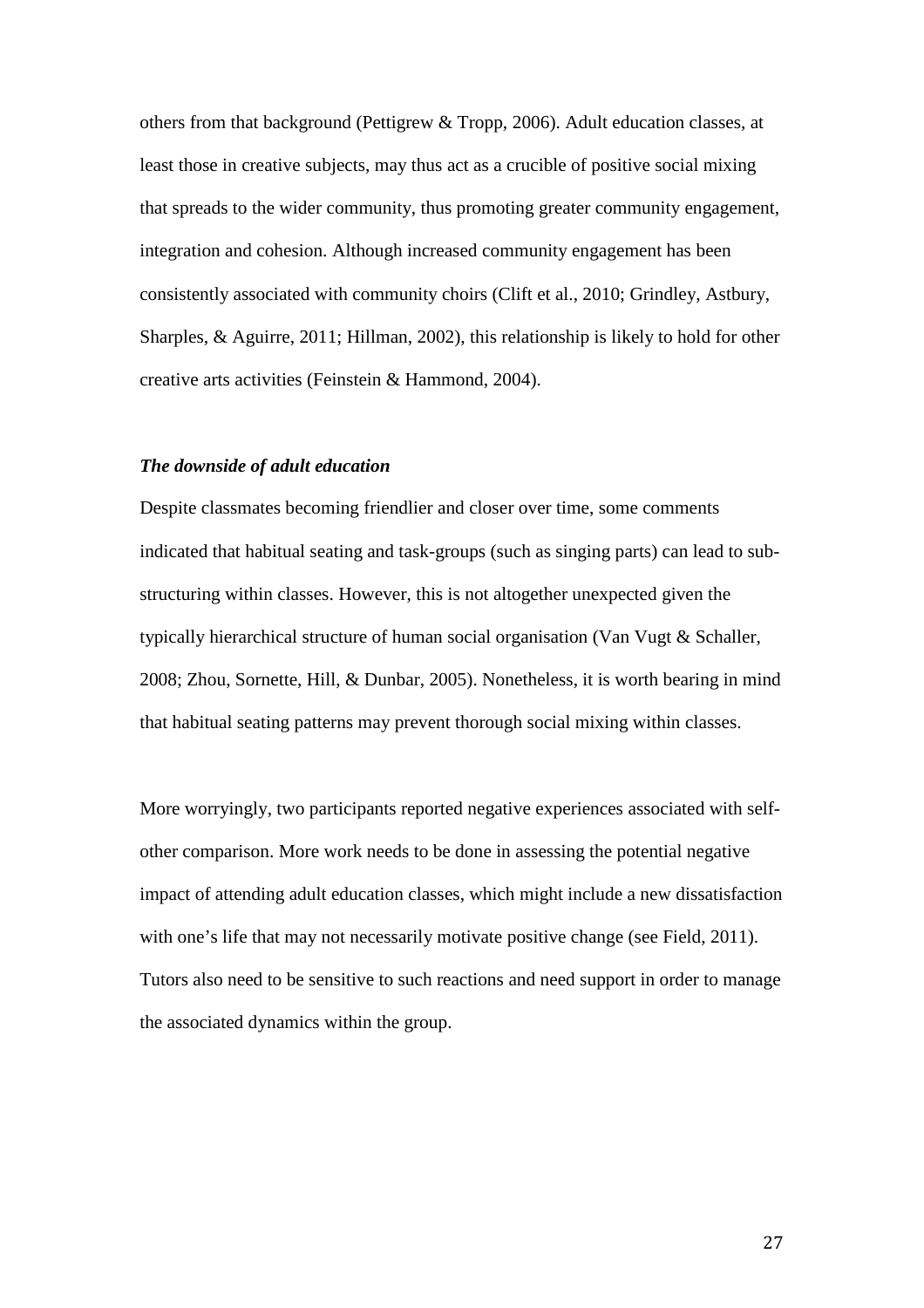#### *Limitations, practical implications & future work*

Participants were aware that the research aimed to explore wellbeing and health effects and one might thus expect demand characteristics in responses to open questions: learners reporting benefits to please the researcher, their tutor or the adult education provider. However, the author concentrated on identifying the specific ways in which any reported benefits were manifested. Although demand characteristics might lead participants to report that there were benefits, this would not necessarily account for the details of the effects reported. Moreover, some participants did voice negative experiences and a number reported a lack of effect in some areas, particularly in relation to physical health, suggesting that demand characteristics were not playing a role, at least for these individuals with respect to these questions. Even so, knowing that they were part of a research study may have meant that participants were more likely to be on the look out for changes than they would have been otherwise, and more likely to attribute them to the classes. Furthermore, being asked to recall and reflect on their experience retrospectively may have biased what they reported, for example due to inaccurate memories of how they felt at the start of the courses.

It is also worth noting that this analysis combined two different but linked datasets, which comprised (i) learners' perceptions of their own experiences and (ii) tutors' observations of their learners' experiences. These data were elicited using different stimulus questions (Table 1) from different samples, who would have had different motivations for, and perspectives on, their involvement in these classes. For instance, tutors may have felt more pressure than learners to emphasise benefits of the classes because their livelihood depends on advocating the activity they teach. However,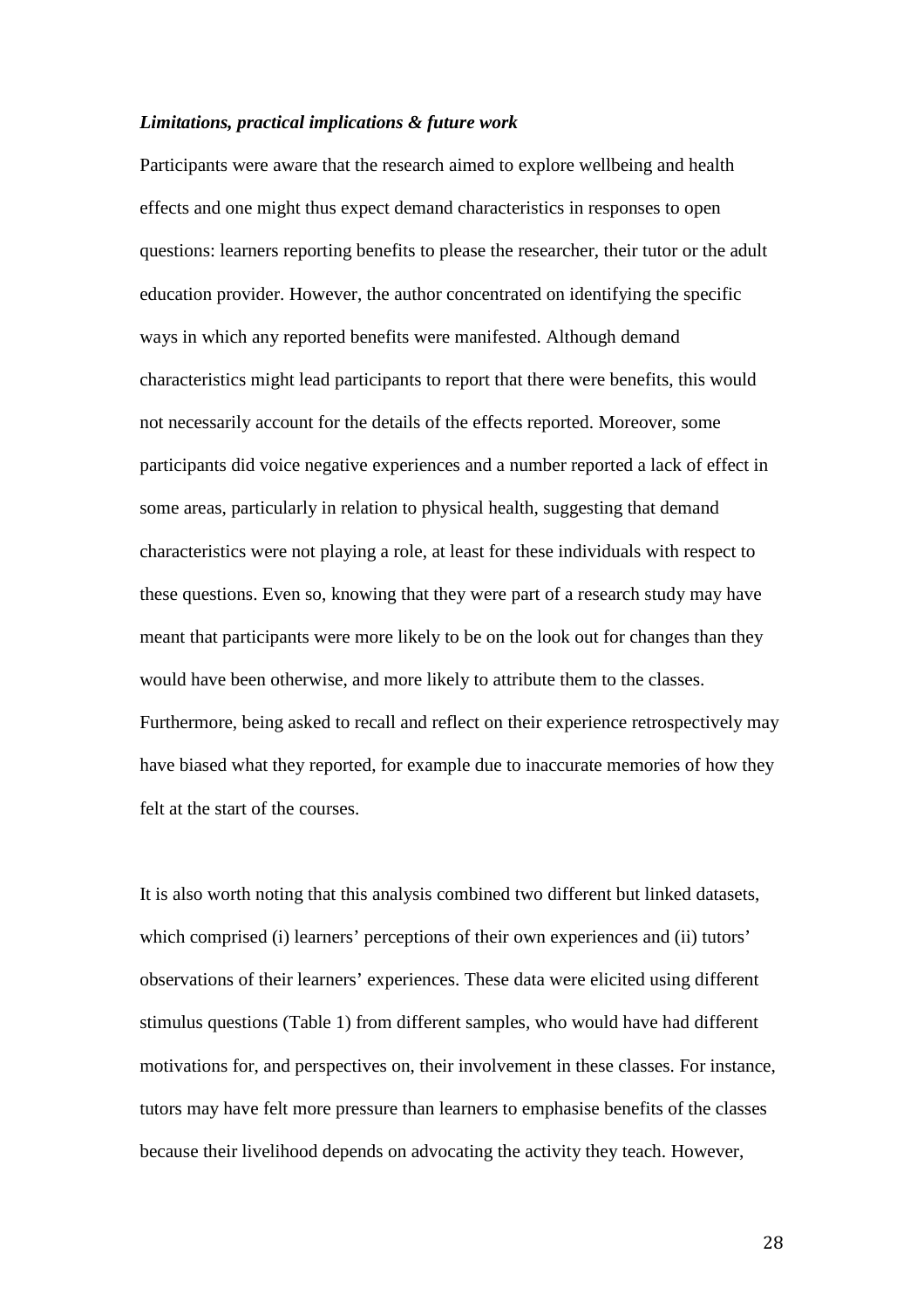whereas individual learners might have been more concerned with their own experiences of the class, the tutors are likely to have had a wider perspective that would allow them to make observations on the overall level and quality of interaction between classmates, and the general effects of the classes. In addition, individuals often have inaccurate perceptions of themselves and the more objective perspective of the tutor could counter-balance this bias. Consequently, I argue that combining the responses of tutors and learners creates a fuller account of the effects of these classes: the tutors' observational accounts and their wider perspective complements their learners' accounts of their individual experiences. Nonetheless, future work could combine learner reports with an investigation of tutors' own experiences of facilitating classes, as well as exploring the relationship between the tutor and their learners and how this mediates their respective experiences. In addition, follow-up studies could use qualitative data to examine whether perceptions of the speed of social bonding reported by learners and tutors differs between creative activities, inline with previously reported quantitative trends (Author et al 2015).

Given these limitations, care should be taken in generalizing these results, particularly to men, who were underrepresented in this sample: 89% of the learners who responded to the open questions were female. Since other studies have uncovered differential gender effects with respect to the quality of life benefits of leisure activities, further work focusing particularly on men is required, especially to explore why fewer men tend to engage with adult education and choirs in the first place (e.g. Clift & Hancox, 2010; Hyyppä et al., 2007; Salo, 2009). Another potential limitation to the generalizability of these results is that these classes were generally attended for pleasure, rather than for up-skilling or employment-related purposes (though some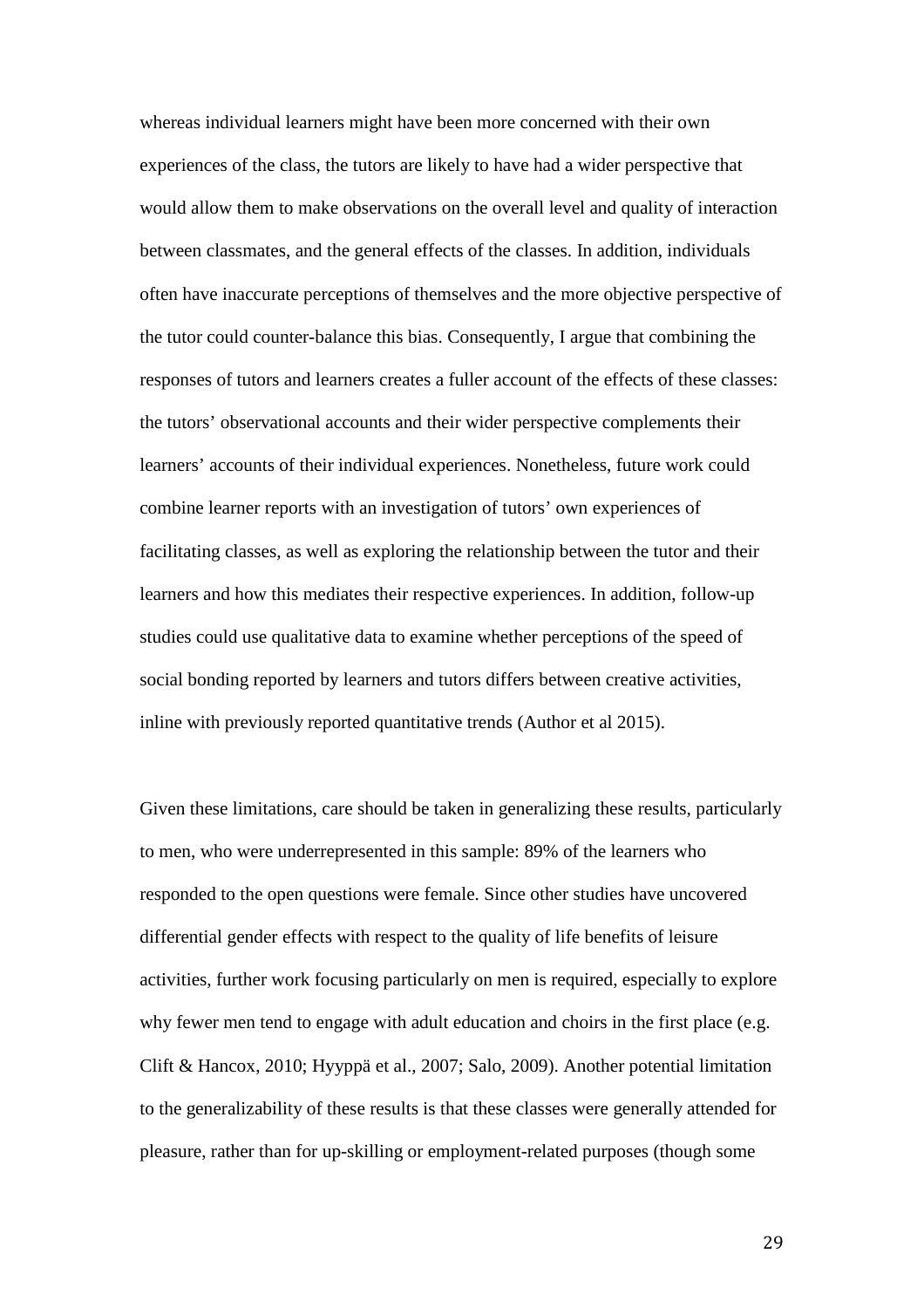individuals attending the creative writing class hoped to get published), so these findings may not relate to all categories of adult education. Moreover, the classes were all in 'creative arts' activities (in these sense of producing something new and valuable such as a painting or a piece of music), and the results may not generalise to other subjects such as computing or languages. However, despite these caveats, the findings presented here remain valid for several reasons. Firstly, the current work shows consistency both with previous work on other types of adult education and between the reported experiences of learners and the observations of their tutors. Secondly, any priming is unlikely to have dictated the exact details of the benefits reported. This being so, the similar comments from participants across the three activities suggest that many types of 'creative arts' classes for pleasure can yield marked benefits.

In many situations individuals taking up a new activity join an existing group, and this could be particularly challenging for those who lack self-confidence. In the case of these classes, the groups were newly formed, so individuals did not have to try to enter pre-existing cliques. As outlined above, at least one participant found that this aided social engagement. A possible implication arising from this is that adult education classes should not engage in rolling enrolment, but instead should use block booking for courses that run over multiple terms. Alternatively, on-going classes could adopt a buddying scheme to help ease a new individual's transition into the group. Another practical insight is that the warm-up exercises performed in the singing classes were reported to induce relaxation and consequently might be useful in other educational settings. Future studies could pilot test and evaluate such schemes.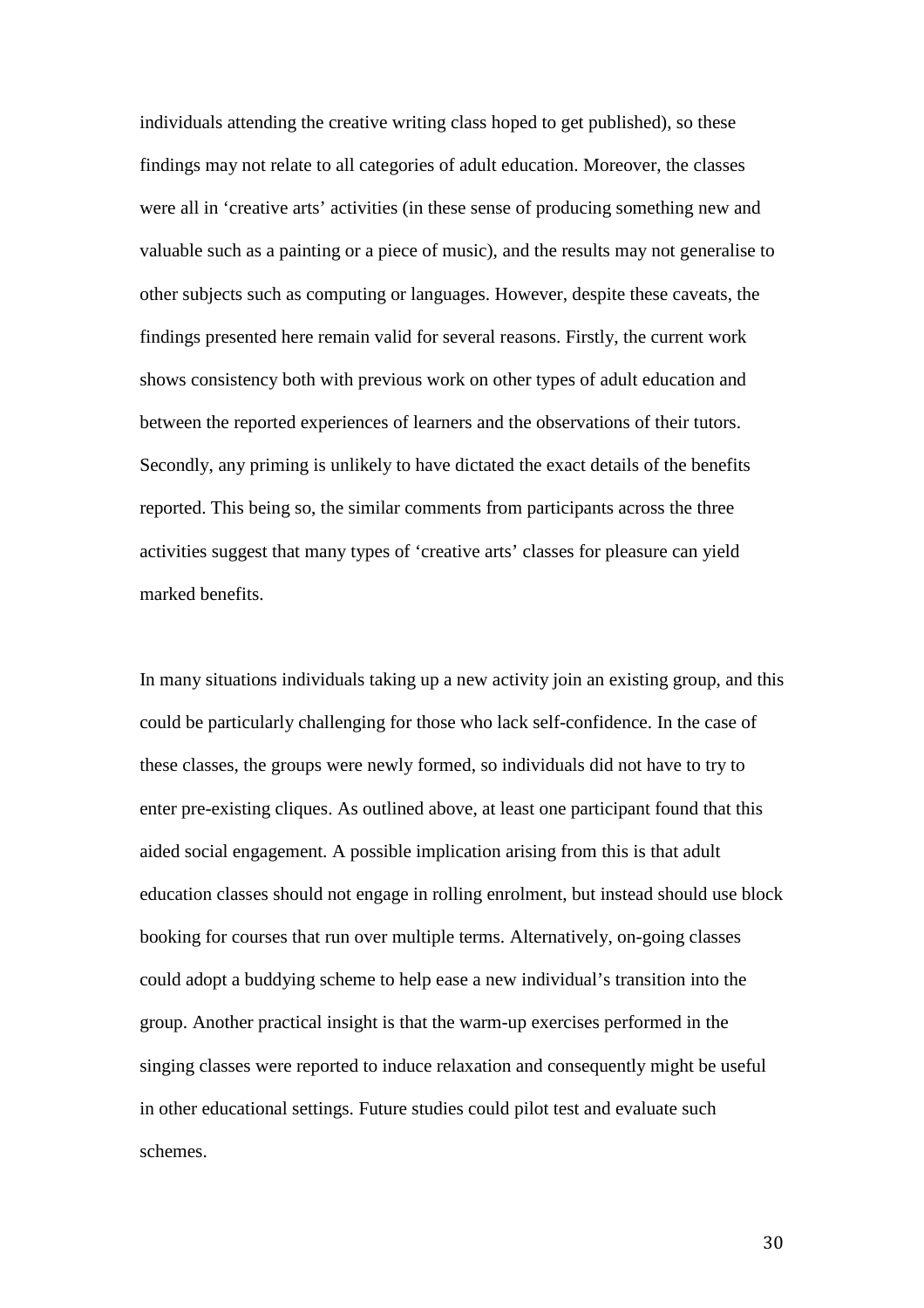The lack of course fees may have encouraged participation from a wider variety of individuals than would otherwise occur. It may be that in order to effectively engage the power of creative arts classes to integrate individuals from different backgrounds and translate this into enhanced involvement and engagement in the wider community (Schuller et al., 2004), funding needs to be available to subsidise all course places. This would ensure that income is not a barrier to attendance or group integration.

#### **Conclusion**

Overall, these creative arts adult education classes provided considerable benefits to participants that extended beyond the classroom. Participants felt more confident to take an assertive role in their futures, and more integrated into their local communities. Moreover, the classes allowed them to strengthen ties with close friends and family through sharing their new interests, and they enjoyed enhanced wellbeing linked both to more positive moods and a sense of belonging. Although group activities do leave open the possibility of negative self-other comparisons, in general the participants reported overwhelmingly positive outcomes of these creative arts adult education classes, irrespective of whether they were crafters, singers or writers. These findings contribute to the growing body of evidence demonstrating that participation in lifelong learning is an effective way of enhancing wellbeing.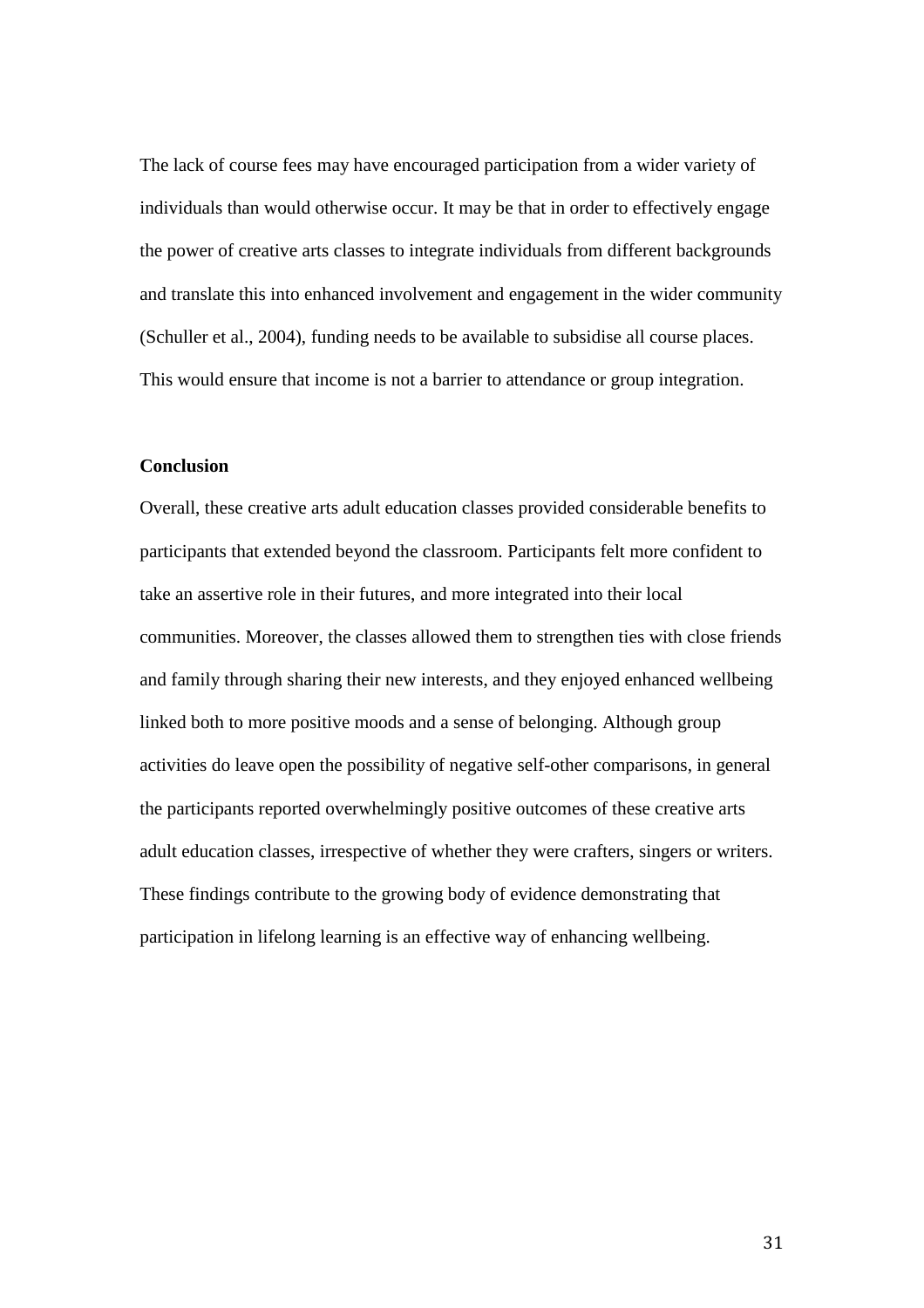#### **References**

Aron, A., Aron, E. N., & Smollan, D. (1992). Inclusion of other in the self scale and the structure of interpersonal closeness. *Journal of Personality and Social Psychology*, *63*(4), 596–612. http://doi.org/10.1037/0022-3514.63.4.596

Braun, V., & Clarke, V. (2006). Using thematic analysis in psychology. *Qualitative Research in Psychology*, *3*(May 2015), 77–101. http://doi.org/10.1191/1478088706qp063oa

- Clift, S., & Hancox, G. (2010). The significance of choral singing for sustaining psychological wellbeing: findings from a survey of choristers in England, Australia and Germany. *Music Performance Research*, *3*, 79.
- Clift, S., Nicol, J., Raisbeck, M., Whitmore, C., & Morrison, I. (2010). *Group singing, well-being and health: A systematic mapping of research evidence*. *UNESCO Observatory 2(1)*.
- Coulton, S., Clift, S., Skingley, a., & Rodriguez, J. (2015). Effectiveness and costeffectiveness of community singing on mental health-related quality of life of older people: randomised controlled trial. *The British Journal of Psychiatry*, *207*(3), 250–255. http://doi.org/10.1192/bjp.bp.113.129908
- De Feo, D., Barrett, J., Edwards, J., Hurst, M., & Green, J. (2014). *Wellbeing & why it matters to health policy*. London, UK. Retrieved from https://www.gov.uk/government/publications/wellbeing-and-health-policy
- Diener, E., Emmons, R. A., Larsen, R. J., & Griffin, S. (1985). The Satisfaction With Life Scale. *Journal of Personality Assessment*, *49*(1), 71–75. http://doi.org/10.1207/s15327752jpa4901\_13
- Diener, E., Wirtz, D., Tov, W., Kim-Prieto, C., Choi, D., Oishi, S., & Biswas-Diener,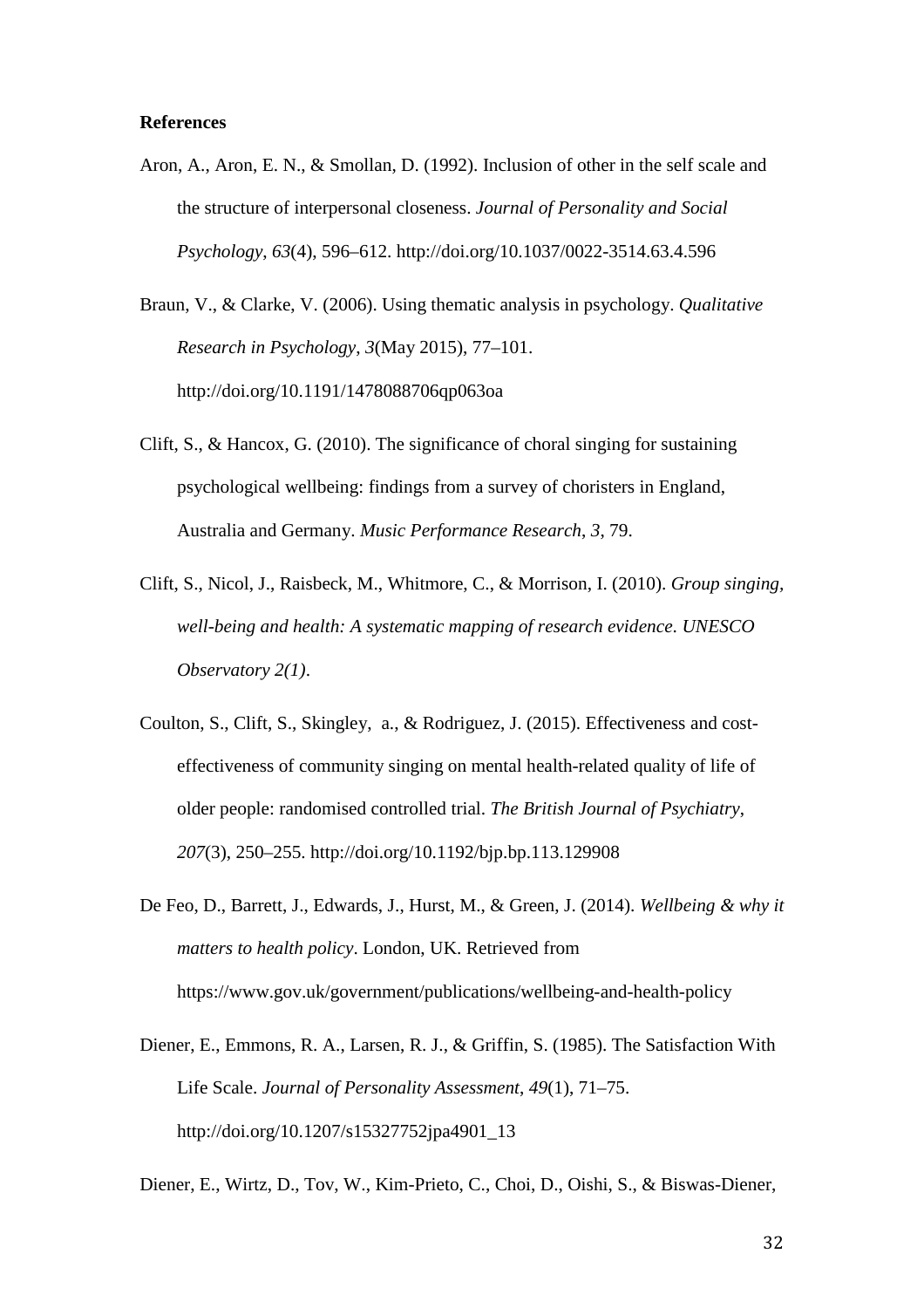R. (2010). New Well-being Measures: Short Scales to Assess Flourishing and Positive and Negative Feelings. *Social Indicators Research*, *97*(2), 143–156. http://doi.org/10.1007/s11205-009-9493-y

- Duckworth, K., & Cara, O. (2012). The Relationship between Adult Learning and Wellbeing : Evidence from the 1958 National Child Development Study. *Department of Business Innovation & Skills Research Paper*, *94*.
- Dunbar, R. I. M., Baron, R., Frangou, A., Pearce, E., van Leeuwin, E. J. C., Stow, J., … van Vugt, M. (2012). Social laughter is correlated with an elevated pain threshold. *Proceedings of the Royal Society B: Biological Sciences*, *279*(1731), 1161–1167.
- Eschleman, K. J., Madsen, J., Alarcon, G., & Barelka, A. (2014). Benefiting from creative activity: The positive relationships between creative activity, recovery experiences, and performance-related outcomes. *Journal of Occupational and Organizational Psychology*, *87*(3), 579–598. http://doi.org/10.1111/joop.12064
- Feinstein, L., & Hammond, C. (2004). The contribution of adult learning to health and social capital. *Oxford Review of Education*, *30*(2), 199–221. http://doi.org/10.1080/0305498042000215520
- Field, J. (2011). Adult learning , health and well-being changing lives. *Adult Learner*, 13–25.
- Grindley, H., Astbury, J., Sharples, J., & Aguirre, C. (2011). *Benefits of group singing for community mental health and wellbeing. Survey & literature review.* Victorian Health Promotion Foundation.
- Hammond, C., & Feinstein, L. (2005). The effects of adult learning on self-efficacy. *London Review of Education*, *3*, 265 – 287.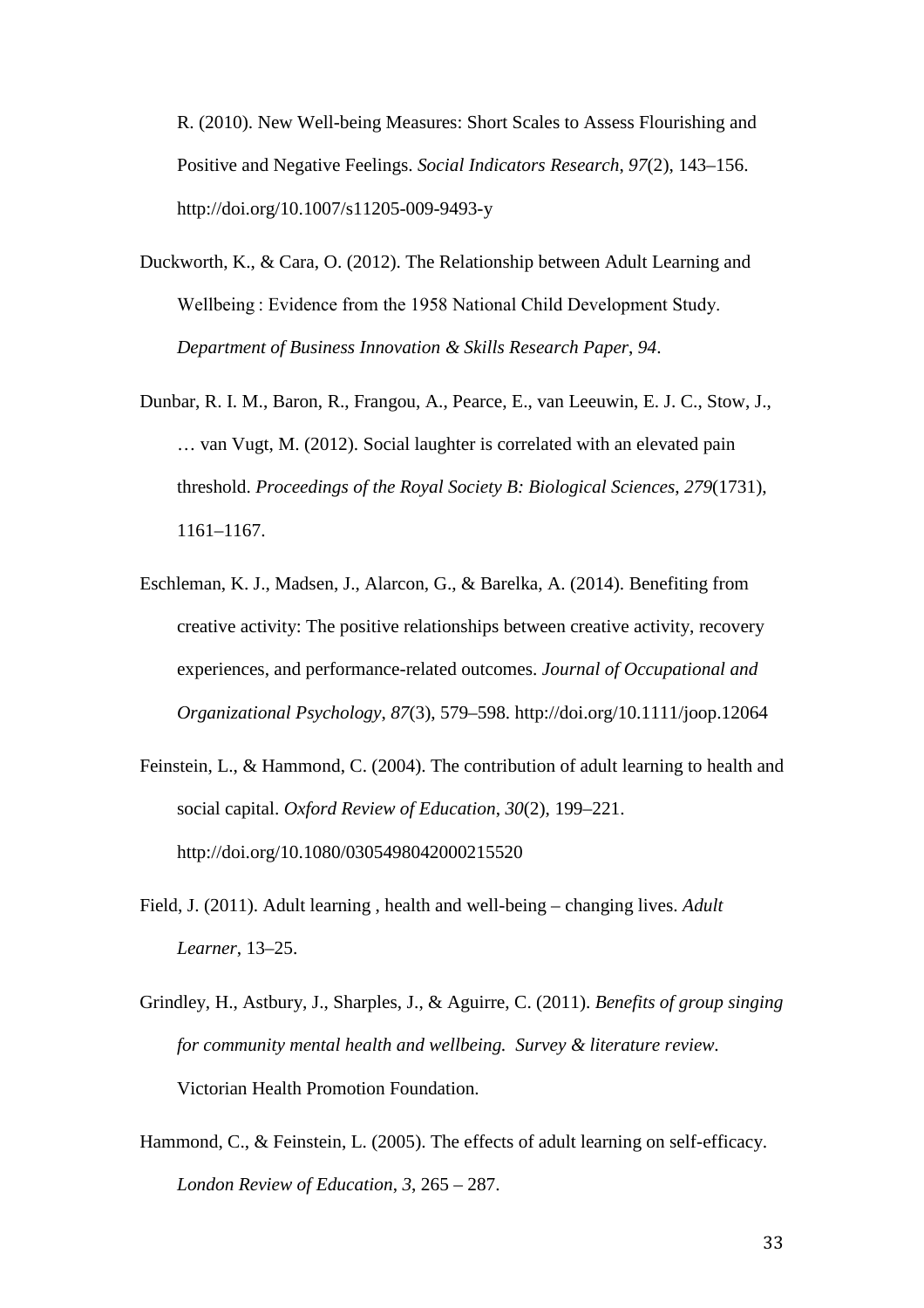- Haslam, C., Cruwys, T., & Haslam, S. A. (2014). "The we's have it": Evidence for the distinctive benefits of group engagement in enhancing cognitive health in aging. *Social Science & Medicine*, *120*, 57–66. http://doi.org/10.1016/j.socscimed.2014.08.037
- Hillman, S. (2002). Participatory singing for older people: a perception of benefit. *Health Education*, *102*(4), 163–171. http://doi.org/10.1108/09654280210434237
- Hogg, M. A., & Williams, K. D. (2000). From I to we: Social identity and the collective self. *Group Dynamics: Theory, Research, and Practice*. US: Educational Publishing Foundation. http://doi.org/10.1037/1089-2699.4.1.81
- Hyyppä, M. T., Mäki, J., Impivaara, O., & Aromaa, A. (2007). Individual-level measures of social capital as predictors of all-cause and cardiovascular mortality: A population-based prospective study of men and women in Finland. *European Journal of Epidemiology*, *22*(9), 589–597. http://doi.org/10.1007/s10654-007- 9153-y
- Jenkins, A., & Mostafa, T. (2014). The effects of learning on wellbeing for older adults in England. *Ageing & Society*, *FirstView*, 1–18. http://doi.org/doi:10.1017/S0144686X14000762
- Judd, M., & Pooley, J. A. (2014). The psychological benefits of participating in group singing for members of the general public. *Psychology of Music*, *42*(2), 269–283. http://doi.org/10.1177/0305735612471237
- Kaptein, M., Nass, C., Parvinen, P., & Markopoulos, P. (2013). Nice to know you: Familiarity and influence in social networks. *Proceedings of the Annual Hawaii International Conference on System Sciences*, 2745–2752. http://doi.org/10.1109/HICSS.2013.418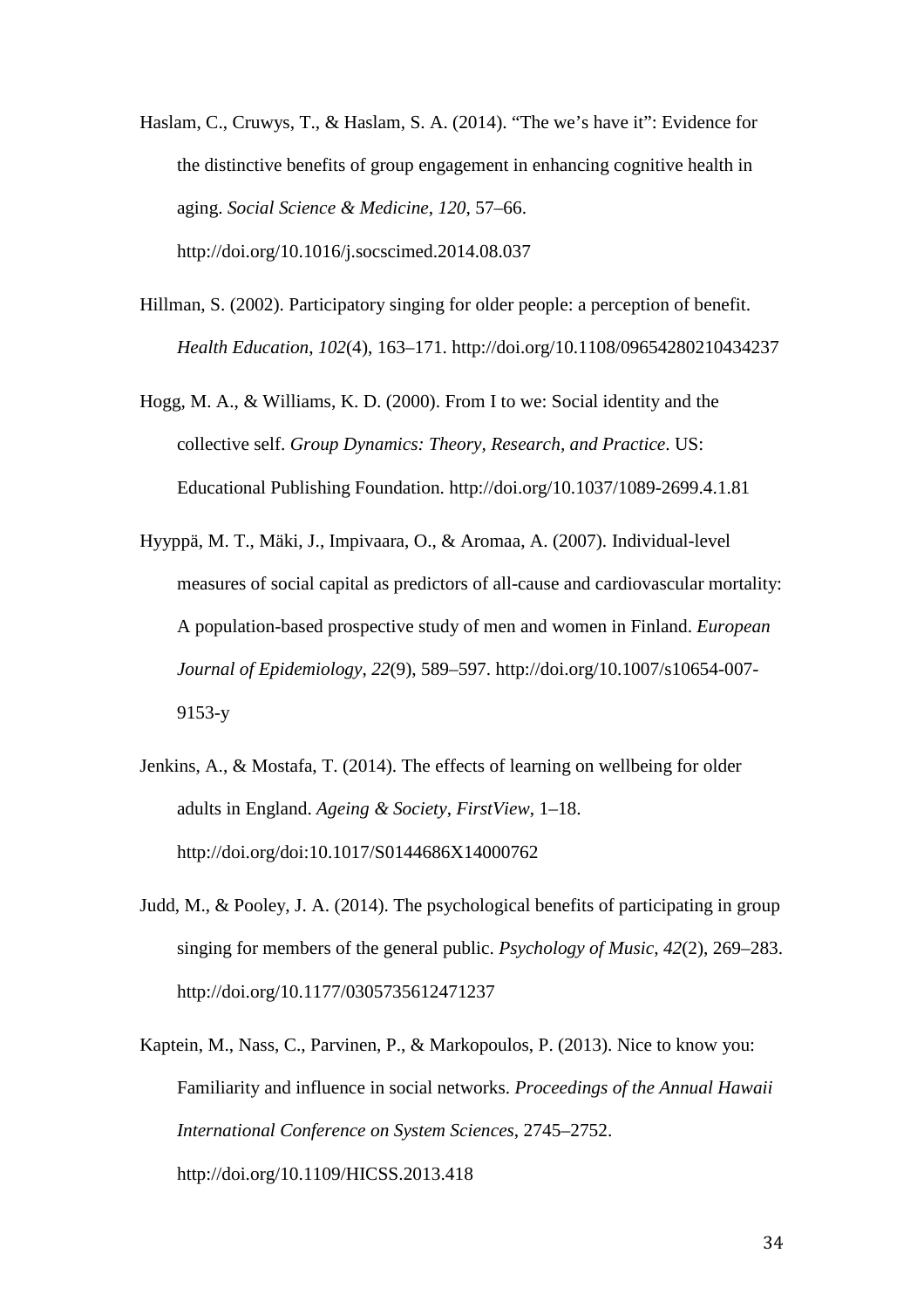- Koball, H. L., Moiduddin, E., Henderson, J., Goesling, B., & Besculides, M. (2010). What do we know about the link between marriage and health? *Journal of Family Issues*. Sage Publications. http://doi.org/10.1177/0192513X10365834
- Koudenburg, N., Postmes, T., Gordijn, E. H., & van Mourik Broekman, A. (2015). Uniform and Complementary Social Interaction: Distinct Pathways to Solidarity. *Plos One*, *10*(6), e0129061. http://doi.org/10.1371/journal.pone.0129061
- Kroenke, K., Spitzer, R. L., & Williams, J. B. (2001). The PHQ-9: validity of a brief depression severity measure. *J Gen Intern Med*, *16*(9), 606–613.
- Launay, J., & Dunbar, R. I. M. (2015). Playing with strangers: Which shared traits attract us most to new people? *PLoS ONE*, *10*(6), e0129688. http://doi.org/10.1371/journal.pone.0129688
- Leckey, J. (2011). The therapeutic effectiveness of creative activities on mental wellbeing: a systematic review of the literature. *Journal of Psychiatric and Mental Health Nursing*, *18*(6), 501–509. http://doi.org/10.1111/j.1365- 2850.2011.01693.x
- Machin, A. J. (2015). Mind the Gap : The Expectation and Reality of Involved Fatherhood. *Fathering*, *13*, 36–59. http://doi.org/10.3149/fth.1301.36
- McHorney, C. A., Ware Jr., J. E., & Raczek, A. E. (1993). The MOS 36-Item Short-Form Health Survey (SF-36): II. Psychometric and Clinical Tests of Validity in Measuring Physical and Mental Health Constructs. *Medical Care*, *31*(3), 247– 263. http://doi.org/10.2307/3765819
- Michaelson, J., Mahony, S., & Schifferes, J. (2012). Measuring Well-being: A guide for practitioners. *Report, New Economics Foundation*.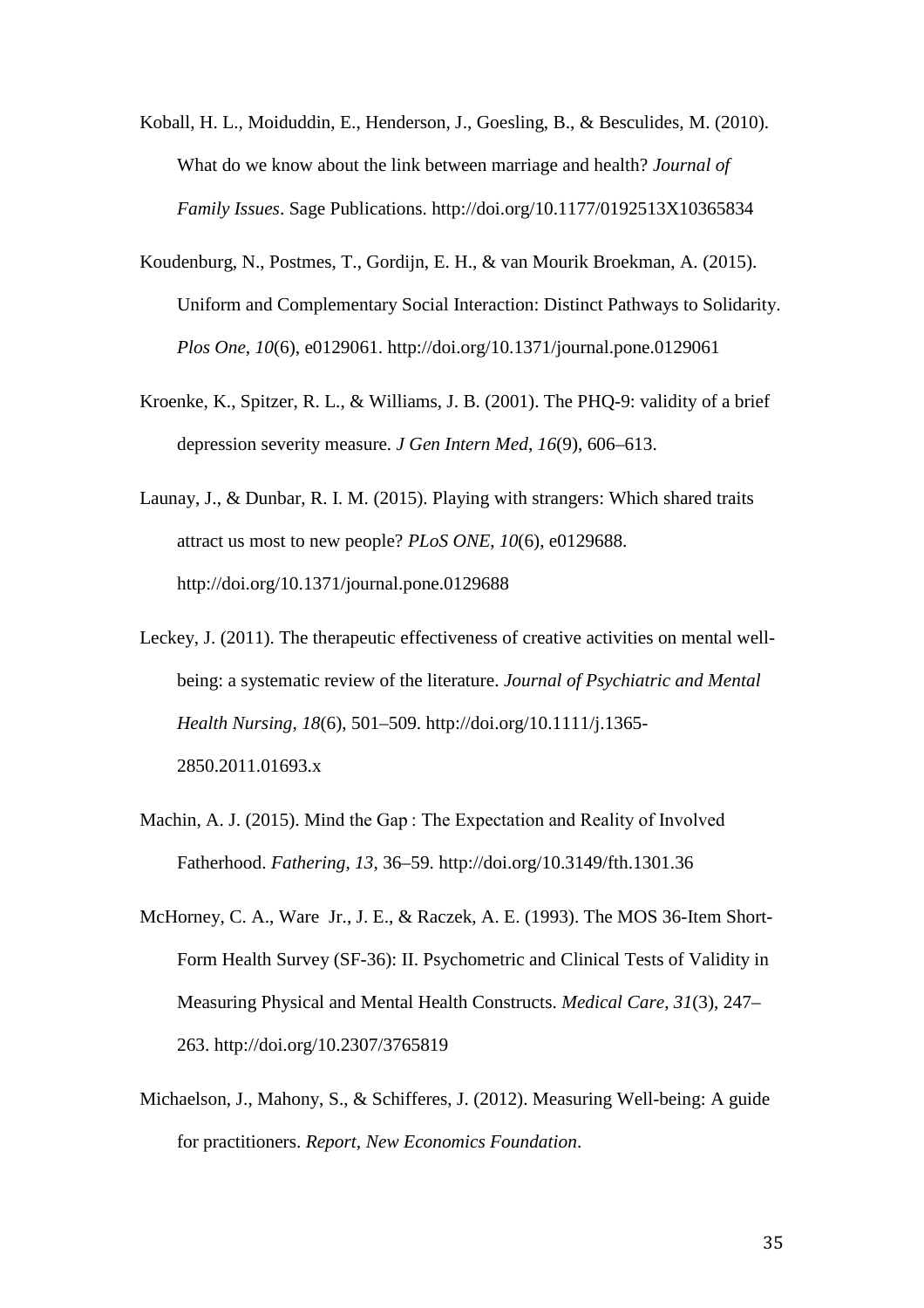- Moreland, R. L., & Beach, S. R. (1992). Exposure effects in the classroom: The development of affinity among students. *Journal of Experimental Social Psychology*, *28*(3), 255–276. http://doi.org/10.1016/0022-1031(92)90055-O
- Moreland, R. L., & Zajonc, R. B. (1982). Exposure effects in person perception: Familiarity, similarity, and attraction. *Journal of Experimental Social Psychology*, *18*(5), 395–415. http://doi.org/10.1016/0022-1031(82)90062-2
- Mumford, M. (2003). Where Have We Been, Where Are We Going? Taking Stock in Creativity Research. *Creativity Research Journal*, *15*(2), 107–120. http://doi.org/10.1207/S15326934CRJ152&3\_01
- Naylor, C., Parsonage, M., McDaid, D., Knapp, M., Fossey, M., & Galea, A. (2012). Long-term conditions and mental health: The cost of co-morbidities. *Report, The King's Fund & Centre for Mental Health*, 1–32.
- Nyqvist, F., Finnäs, F., Jakobsson, G., & Koskinen, S. (2008). The effect of social capital on health: the case of two language groups in Finland. *Health & Place*, *14*(2), 347–60. http://doi.org/10.1016/j.healthplace.2007.09.001
- Pearce, E., Launay, J., & Dunbar, R. I. M. (2015). The ice-breaker effect: Singing mediates fast social bonding. *Royal Society Open Science*, *2*, 150221. http://doi.org/http://dx.doi.org/10.1098/rsos.150221
- Perruzza, N., & Kinsella, E. A. (2010). Creative Arts Occupations in Therapeutic Practice: A Review of the Literature. *The British Journal of Occupational Therapy*, *73*(6), 261–268.
- Pettigrew, T. F., & Tropp, L. R. (2006). A meta-analytic test of intergroup contact theory. *Journal of Personality and Social Psychology*, *90*(5), 751–783. http://doi.org/10.1037/0022-3514.90.5.751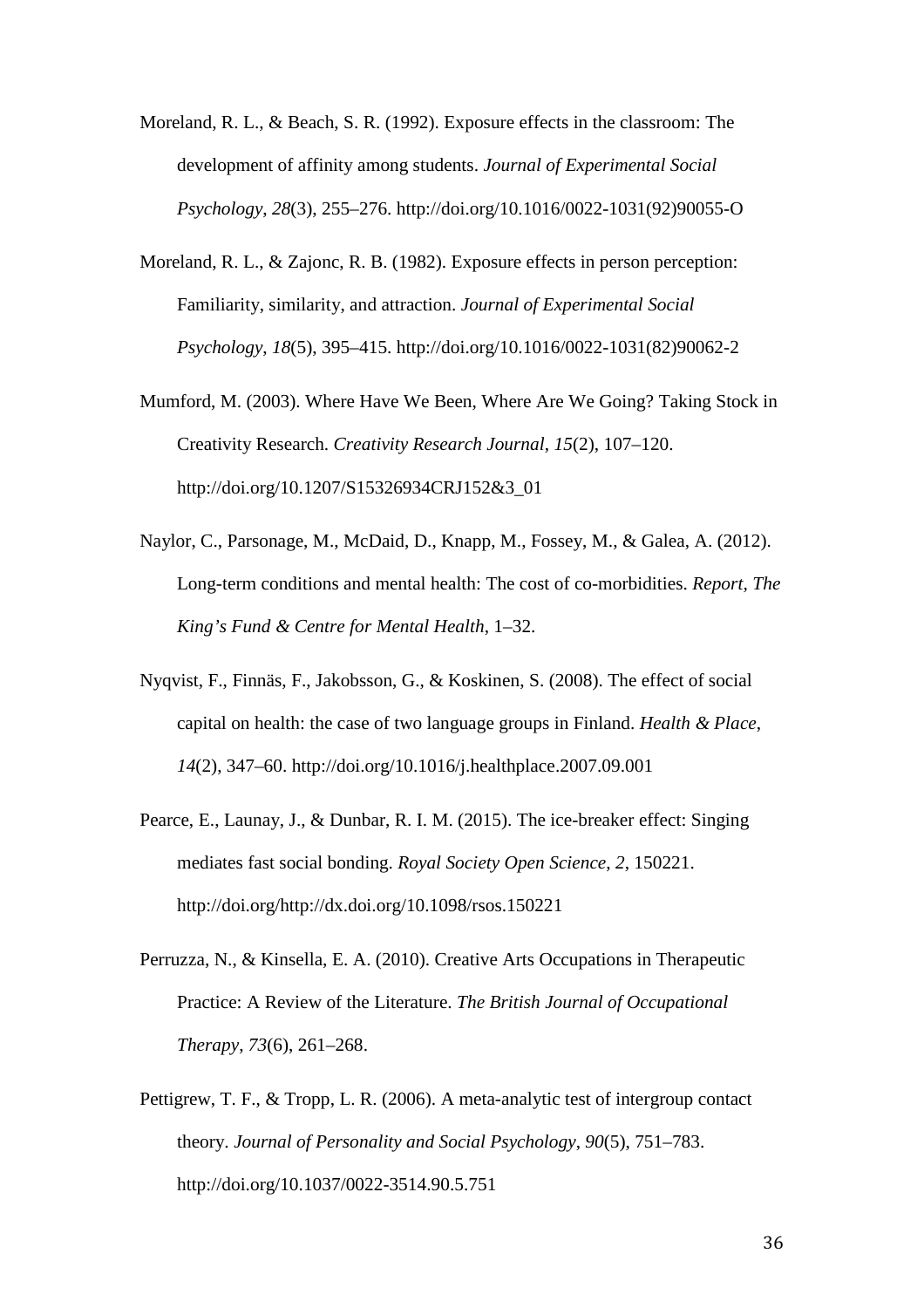- Pöllänen, S. (2015). Elements of crafts that enhance well-being: Textile craft makers' descriptions of their leisure activity. *Journal of Leisure Research*, *47*(1), 58–78.
- Ryan, R. M., & Deci, E. L. (2001). On happiness and human potentials: A review of research on hedonic and eudaimonic well-being. *Annual Review of Psychology*, *52*(1), 141–166. http://doi.org/10.1146/annurev.psych.52.1.141
- Salo, P. (2009). Adult education and social capital -the case of Swedish-speakers in Finland. In *Third Nordic Conference on Adult Learning 22 - 24 April 2009 in Denmark, University of Southern Denmark* (pp. 1–13).
- Schuller, T., & Field, J. (1998). Social capital, human capital and the learning society. *International Journal of Lifelong Education*, *17*(February 2015), 226–235. http://doi.org/10.1080/0260137980170402
- Schuller, T., Preston, J., Hammond, C., Brassett-Grundy, A., & Bynner, J. (2004). *The Benefits of Learning: The Impact of Education on Health, Family Life and Social Capital*. London: RoutledgeFalmer.
- Spitzer, R. L., Kroenke, K., Williams, J. B., & Lowe, B. (2006). A brief measure for assessing generalized anxiety disorder: the GAD-7. *Arch Intern Med*, *166*(10), 1092–1097. http://doi.org/10.1001/archinte.166.10.1092
- Tett, L., & Maclachlan, K. (2007). Adult literacy and numeracy, social capital, learner identities and self–confidence. *Studies in the Education of Adults*, *39*(2), 150 – 167.
- Thompson, E. R. (2007). Development and validation of an internationally reliable short-form of the Positive and Negative Affect Schedule (PANAS). *Journal of Cross-Cultural Psychology*, *38*, 227–242.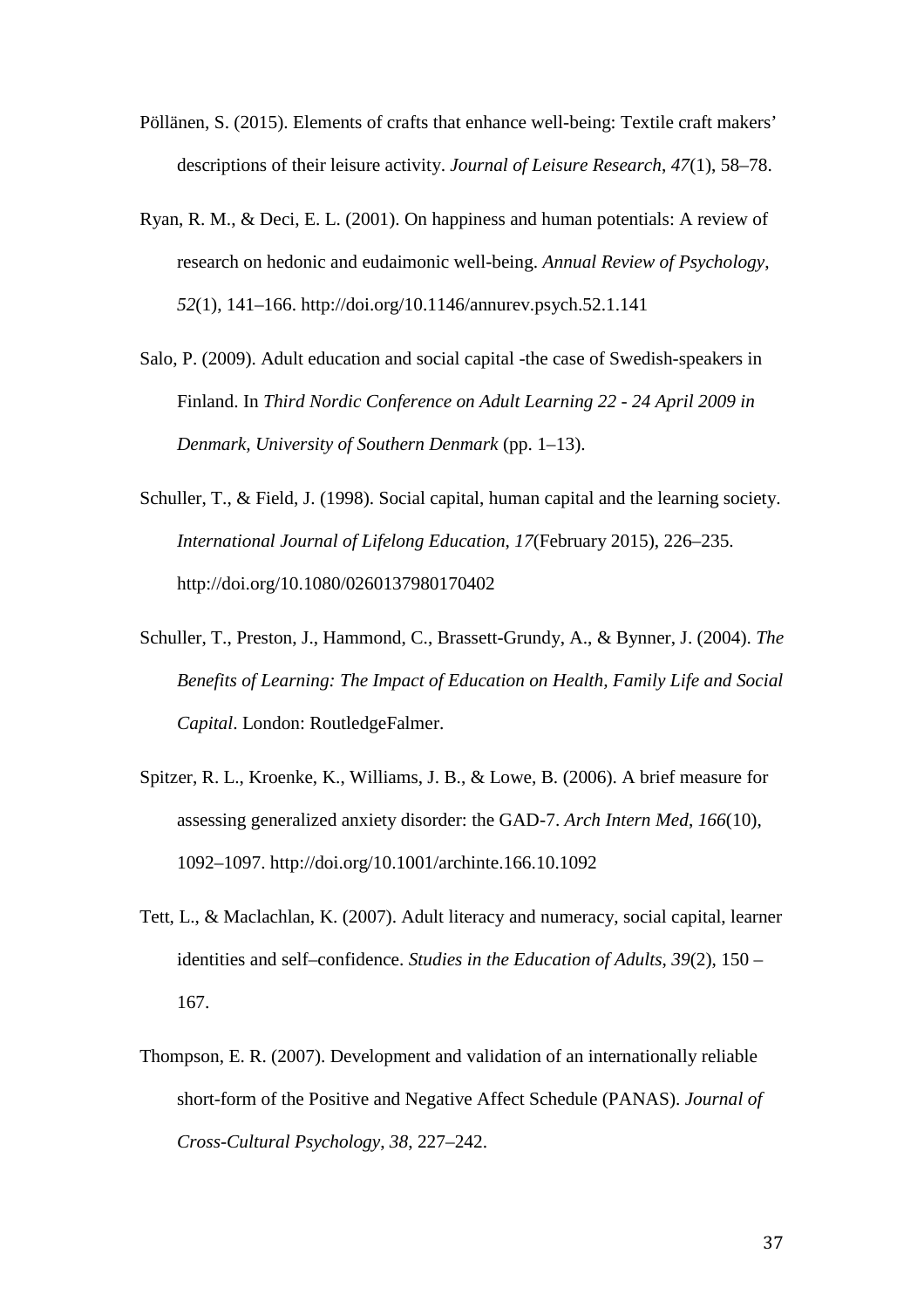- Van Vugt, M., & Schaller, M. (2008). Evolutionary approaches to group dynamics: An introduction. *Group Dynamics: Theory, Research, and Practice*. Educational Publishing Foundation. http://doi.org/10.1037/1089-2699.12.1.1
- Vickhoff, B., Malmgren, H., Åström, R., Nyberg, G., Engvall, M., Snygg, J., … Jörnsten, R. (2013). Music structure determines heart rate variability of singers. *Frontiers in Psychology*, *4*. http://doi.org/10.3389/fpsyg.2013.00334
- Ware Jr., J. E., & Sherbourne, C. D. (1992). The MOS 36-Item Short-Form Health Survey (SF-36): I. Conceptual Framework and Item Selection. *Medical Care*, *30*(6), 473–483. http://doi.org/10.2307/3765916
- Windle, K., Francis, J., & Coomber, C. (2011). Preventing loneliness and social isolation: interventions and outcomes. *Research Briefing, Social Care Institute for Excellence, London.*, *39*, 1–16.
- Zhou, W. X., Sornette, D., Hill, R. A., & Dunbar, R. I. M. (2005). Discrete hierarchical organization of social group sizes. *Proceedings of the Royal Society B: Biological Sciences*, *272*(1561), 439–444.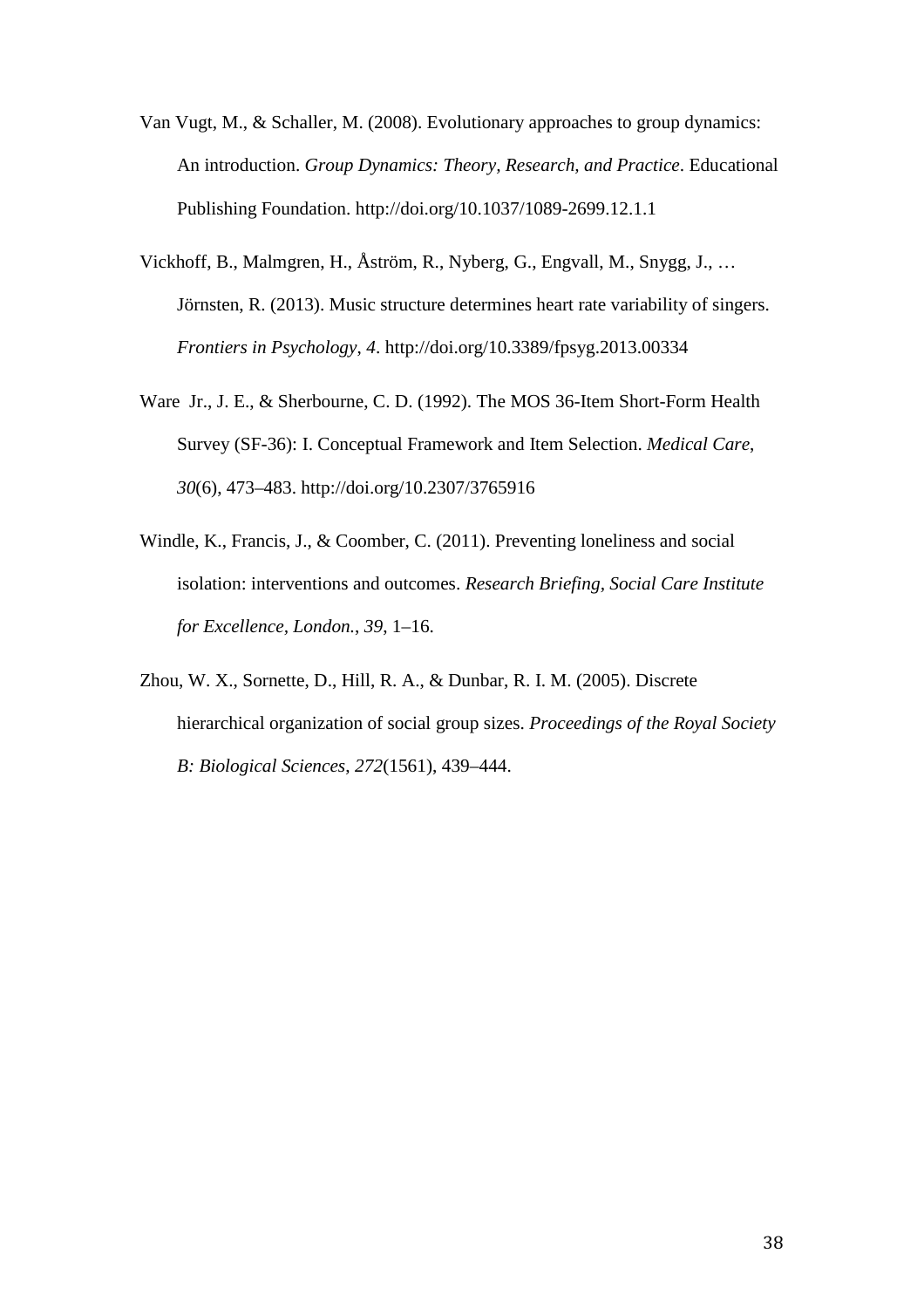# **Tables**

Table 1: The questions included in questionnaires given to the participants (learners)

and their tutors at the end of the seven-month courses.

| <b>Questions asked of participants</b>      | <b>Questions asked of tutors</b>           |  |
|---------------------------------------------|--------------------------------------------|--|
| Since the start of the classes have your    | What effects, if any, do you think these   |  |
| relationships with, or feelings towards,    | classes have had on the physical health of |  |
| people in your class changed?               | your students?                             |  |
| What effects, if any, have these classes    | What effects, if any, do you think these   |  |
| had on the way you see yourself?            | classes have had on the mental health of   |  |
|                                             | your students?                             |  |
| What effects, if any, have these classes    | During the course have you noticed any     |  |
| had on your quality of life?                | change in how your learners interact with  |  |
|                                             | each other?                                |  |
| What effects, if any, have these classes    | During the course have you noticed any     |  |
| had on your psychological health &          | friendships developing between people in   |  |
| wellbeing?                                  | your class?                                |  |
| What effects, if any, have these classes    | Are you aware of any social activity       |  |
| had on your social life?                    | between class members outside of the       |  |
|                                             | class itself?                              |  |
| What effects, if any, have these classes    | Is there anything else you would like to   |  |
| had your physical health?                   | say about how the class has influenced     |  |
|                                             | the health and wellbeing of your learners? |  |
| What effects, if any, have these classes    |                                            |  |
| had on other aspects of your life?          |                                            |  |
| Did attending this course affect you in     |                                            |  |
| any ways that you did not expect?           |                                            |  |
| Do you tend to feel different after a class |                                            |  |
| compared to before a class?                 |                                            |  |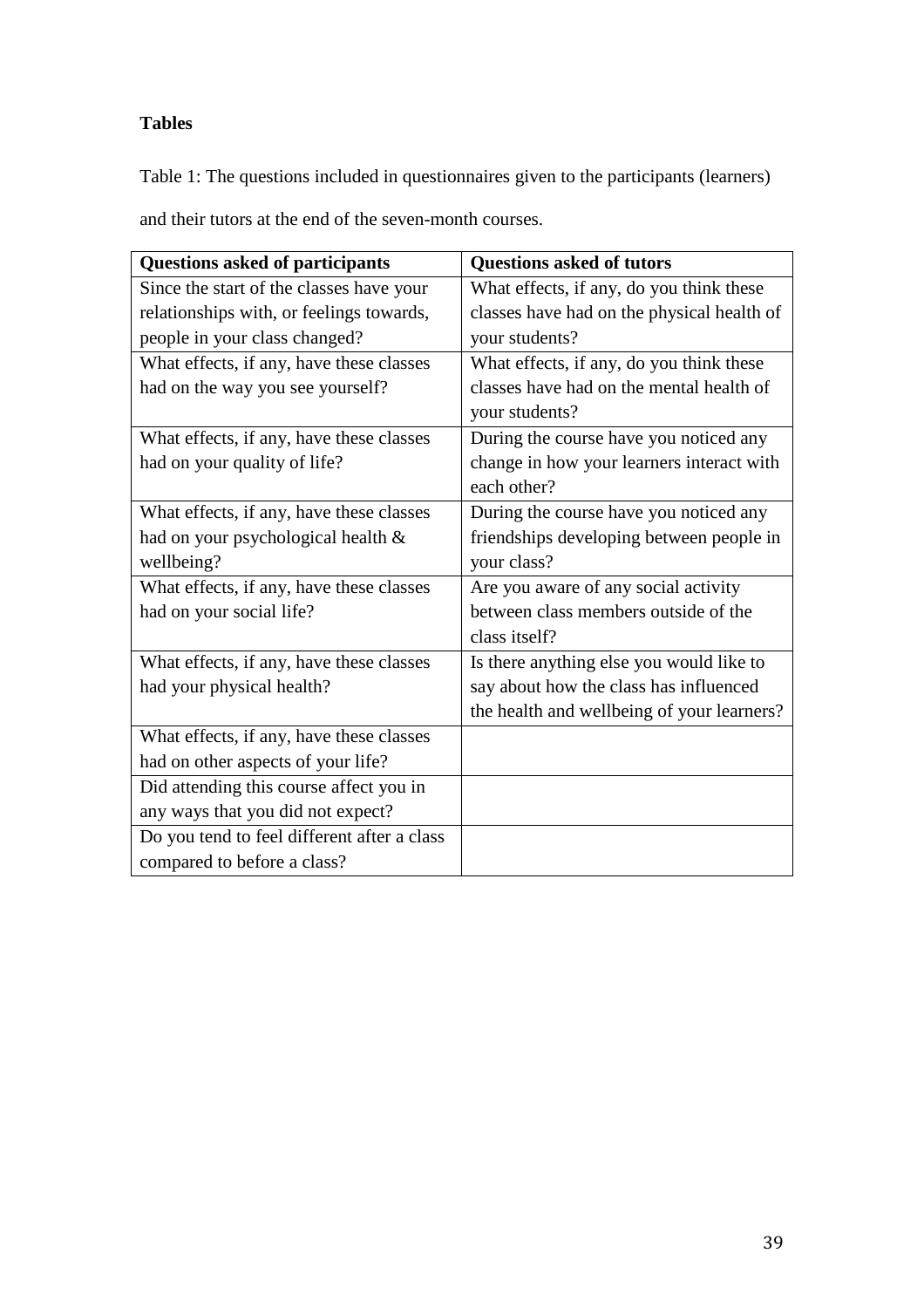Table 2: Themes and sub-themes identified in the participant responses and the

| <b>Themes</b>               | <b>Sub-themes</b>               | <b>Number of</b> |
|-----------------------------|---------------------------------|------------------|
|                             |                                 | participants     |
| (Re) connection to the self | Self-identity/self-realisation  | 29               |
|                             | Self-liking                     | 14               |
|                             | 'Time out'                      | 17               |
|                             | Transitions                     | 3                |
| Developing self-confidence  | Abilities and skills            | 38               |
|                             | Gaining a voice                 | 5                |
|                             | Trying new things, rising to    | 35               |
|                             | challenges                      |                  |
|                             | Taking initiative               | $\overline{7}$   |
|                             | Social confidence               | 21               |
|                             | Playing a role [singers only]   | 6                |
| (Re)connecting to others in | Belonging to a group,           | 49               |
| the group                   | support & encouragement         |                  |
|                             | Reinforcing existing            | 3                |
|                             | relationships within the        |                  |
|                             | group                           |                  |
|                             | <b>Expanding local networks</b> | 22               |
|                             | Bringing together diversity,    | 25               |
|                             | openness & acceptance           |                  |
|                             | Sharing information $&$         | 22               |
|                             | perspectives                    |                  |
| Negative experiences & sub- | Self-other comparison &         | 3                |
| groups                      | failure to meet expectations    |                  |
|                             | of oneself                      |                  |
|                             | Sub-structuring                 | 12               |
| Mood & physical effects     | Improved mood                   | 49               |
|                             | Physical health                 | 25               |
| Ripples beyond the class    | Integration of hobbies into     | 24               |
|                             | daily lives, sharing with       |                  |
|                             | significant others outside the  |                  |
|                             | class                           |                  |
|                             | Motivation to be more active,   | 23               |
|                             | energised, providing a focus    |                  |
|                             | Using local resources           | 3                |

number of participants whose comments were incorporated under each sub-theme.